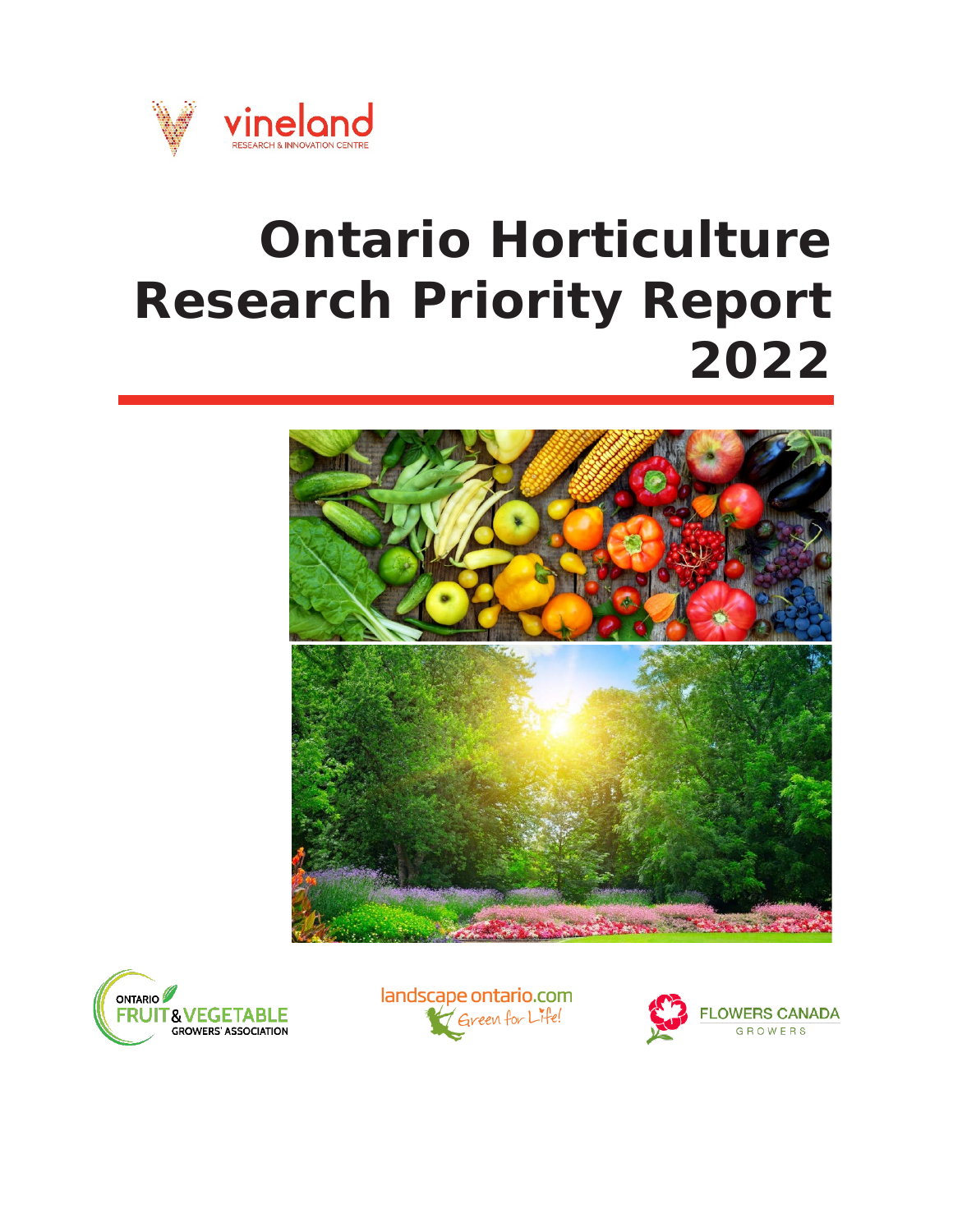## **Contents**

Prepared by: Tania Humphrey PhD Vice President, Research & Development Vineland Research and Innovation Centre tania.humphrey@vinelandresearch.com March 2022

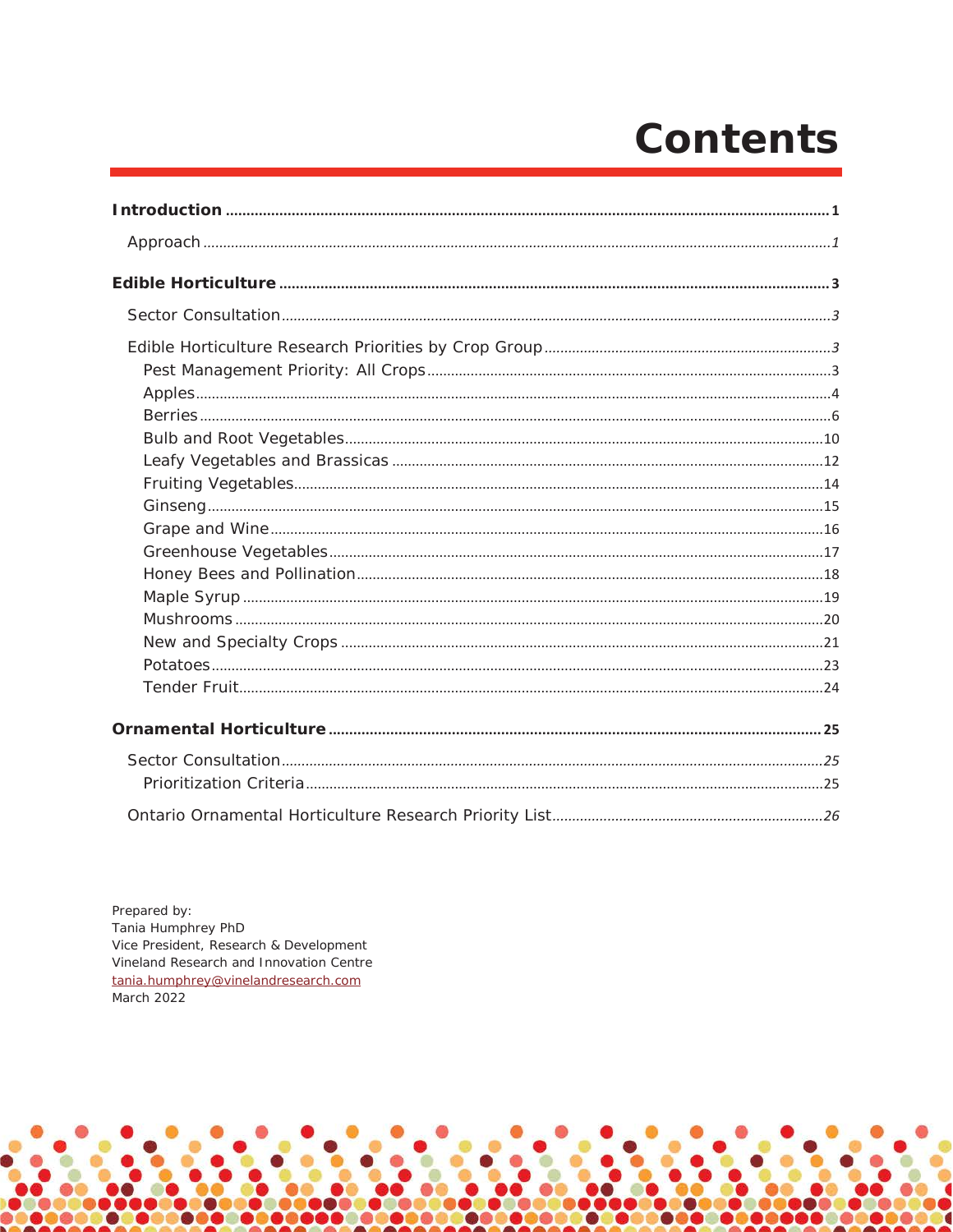## **Introduction**

<span id="page-2-0"></span>Innovation and research can be a driving force that enhances growth, profitability and sustainability in any sector, including horticulture. To achieve the greatest impact from investments in research and innovation, there is a need for a co-ordinated, strategic approach that achieves a balance of both short and long term goals.

Horticulture is a unique and challenging sector due to its sheer diversity, with around 150 different fruit and vegetable crops, thousands of ornamental species plus mushrooms, maple syrup and honeybees. Defining research priorities for this large, diverse sector is a challenging task that requires co-ordinating input from many different groups.

As part of our renewed commitment under the *Canadian Agricultural Partnership*, Vineland Research and Innovation Centre (Vineland) facilitates the collection of the Ontario horticulture sector's research priorities. These are then used as input for OMAFRA's priority setting system, they are used to shape Vineland's own research strategy and they are provided to Agriculture and Agri-Food Canada and other research providers to assist them in meeting the needs of the Ontario industry.

Vineland's role in this process is simply as a facilitator, the actual delivery of research projects will continue to include the University of Guelph, AAFC, Vineland and any other research providers.

## <span id="page-2-1"></span>Approach

Priority-setting is an evolving process for which Vineland has worked alongside the major sector organizations for more than ten years to develop a process that ensures the research needs and opportunities of the sector are identified.

One of the fundamental principles that has shaped this process is the need for narrowing the focus of the priority list. A shorter, more specifically-worded priority list is more realistically aligned to the level of available resources and provides much clearer direction to funders and research providers.

The consultation process is focused on grower representation where sector groups are invited to nominate their own representatives to participate. In a few cases where sector groups are absent or otherwise lack capacity to determine research priorities, OMAFRA crop specialists are nominated to represent the category. Wherever possible, a full value chain perspective is taken although it can be challenging to bring together what can be disconnected or even competing groups within the sector.

Due to the diversity of crops, production systems and consumer markets, separate processes are conducted for the edible and ornamental horticulture sectors.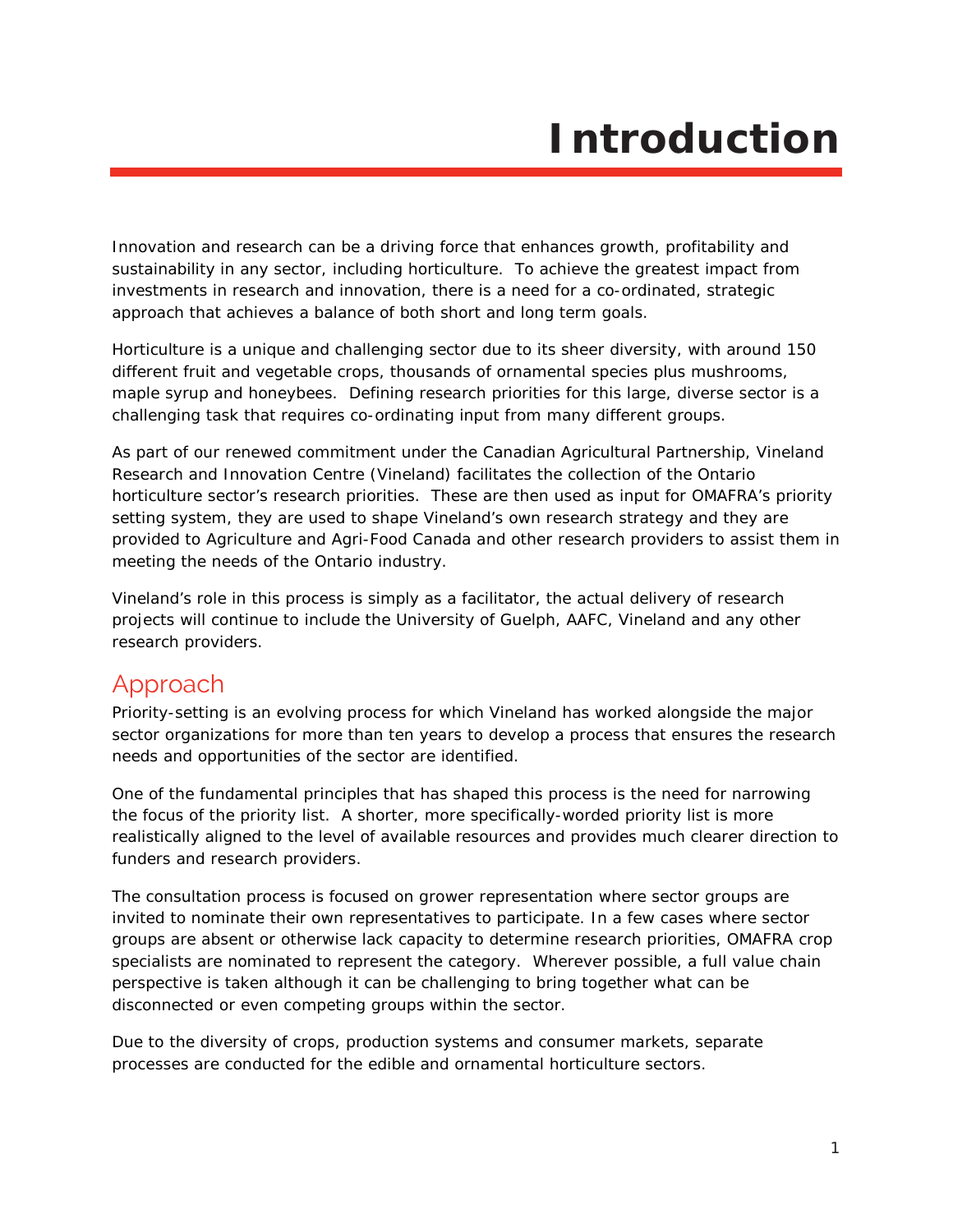Participants in the process are encouraged to take a big picture view of the long term growth and sustainability of their sector in order that the priorities achieve a balance of long and short term goals. In this context, "short-term" refers to a goal that could be achieved in one to three years in a single research project and "long-term" goals may take many years to achieve with multiple projects, grants and researchers involved.

Specific topics for evaluation and registration of pesticide products are not considered in this process as they are covered by the Minor Use Pesticide Program.

As research priorities generally remain fairly consistent from one year to the next, formal priority setting meetings are held only every three to four years. In interim years, sector groups are given the opportunity to edit their priority list to reflect any new issues that may have arisen. This report is prepared and distributed each year to include the latest updates.

The development of a research strategy or priority list is the first step that helps to provide focus and direction. Then, actually implementing these priorities requires leadership from both industry groups and researchers. Both need to work together to come up with specific project ideas and matching funds and develop proposals for applying to research funding programs.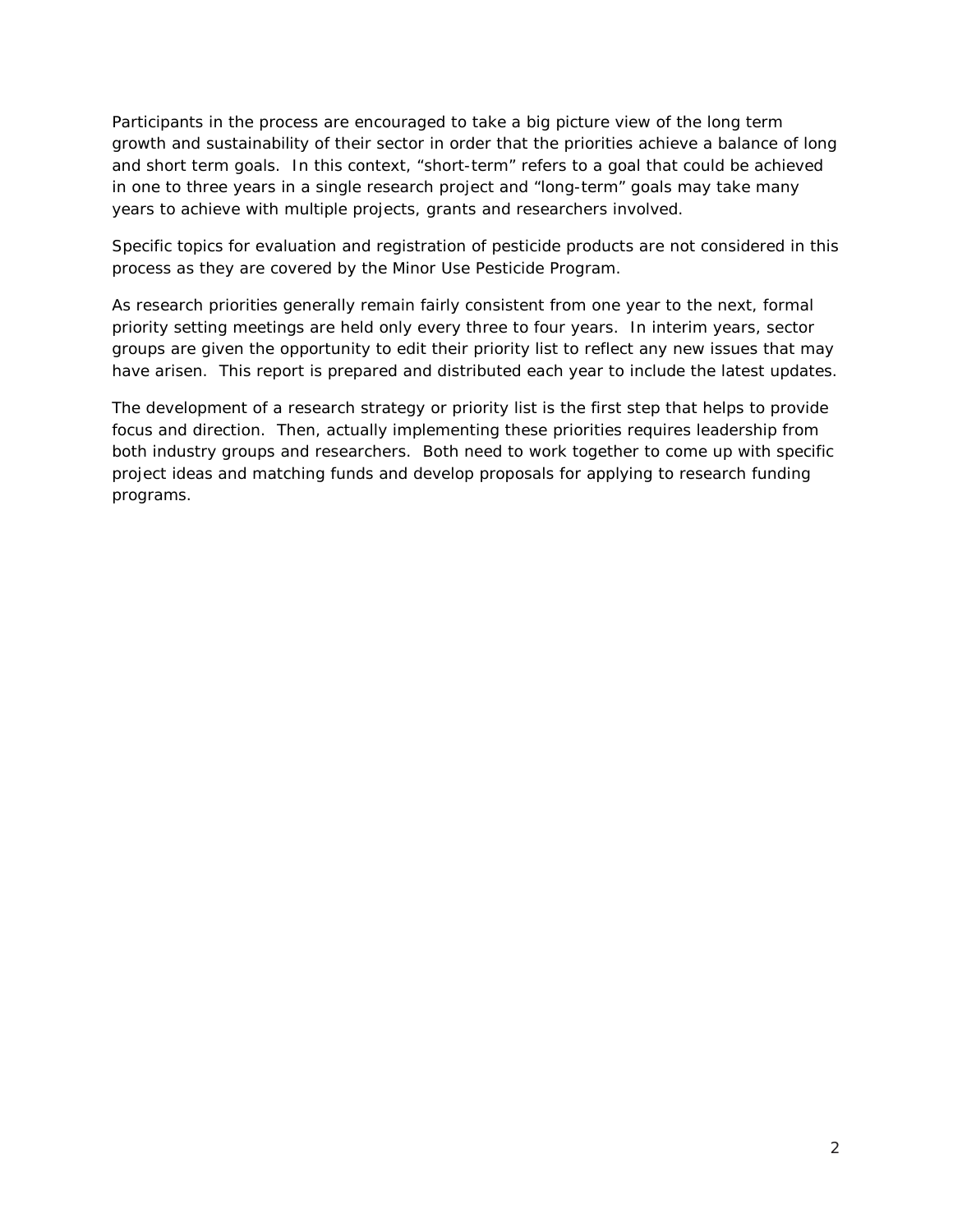## <span id="page-4-1"></span><span id="page-4-0"></span>Sector Consultation

A sector-wide research consultation was co-hosted by Vineland Research and Innovation Centre (Vineland) and the Ontario Fruit and Vegetable Growers Association in January 2017. This meeting allowed grower groups to discuss areas of common interest and share their approaches to decision making and research-funding. The priorities themselves were determined by the individual associations and representatives for each crop category and included in this report, updated annually.

Pest Management (including pests, diseases and weeds) is a high priority need for virtually all horticultural crops and tends to be front of mind for many growers dealing with these issues on a daily basis. In order to maintain a balanced perspective and encourage big picture long term thinking with a range of research topics, pest management is automatically included as one priority with up to four additional ones reserved for other topics. Grower representatives are invited to provide further details to identify the specific pest problems and desired solutions for their crops.

All priorities in this report are recorded as submitted by the designated representative with only minor adjustments made to ensure they align to the five priority format. Numbering has been used where clear prioritization has been indicated, otherwise, bullet points are used to indicate non-ranked priorities.

## <span id="page-4-2"></span>Edible Horticulture Research Priorities by Crop Group

#### <span id="page-4-3"></span>**Pest Management Priority: All Crops**

Developing integrated pest management strategies for horticultural production systems that incorporate pesticides, alternative control measures, host resistance and/or take a systems approach to controlling pests, disease and weeds.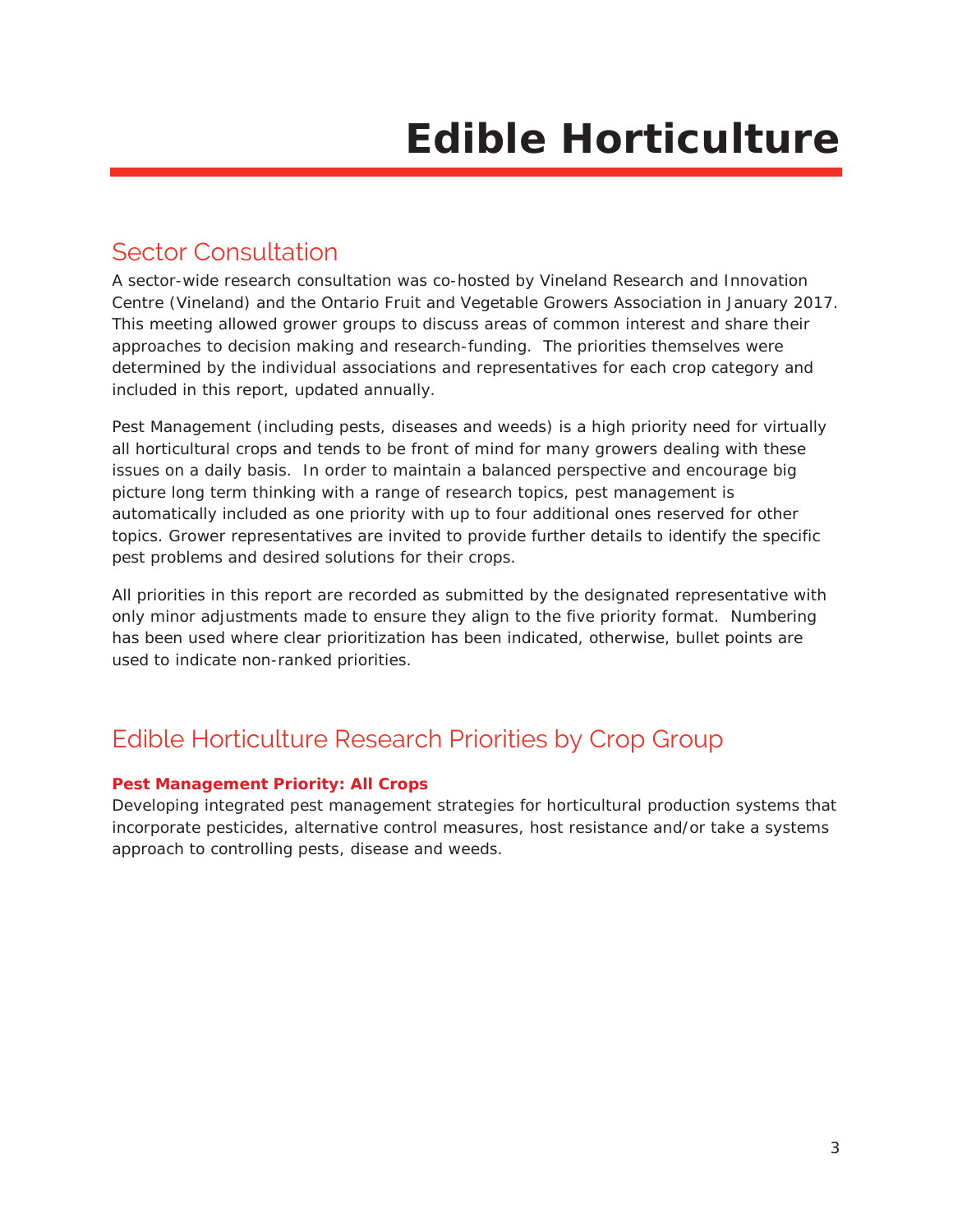#### <span id="page-5-0"></span>**Apples**

#### **Pest Management**

Development and adoption of sustainable Integrated Pest Management (IPM) practices and resistance management for conventional and organic orchards. Research could include:

- Strategies for management of fire blight.
- Development of an integrated approach for difficult diseases and disorders. For example, but not limited to, the canker complex and replant disease complex.
- Evaluate the efficacy of sprayer application methods. For example, but not limited to, border sprays, alternate row spraying and use of new equipment designs.
- Due to the loss of broad-spectrum crop protection products, evaluate management strategies and pesticide efficacy.
- Investigate new application or IPM technology.
- Strategies for monitoring, intervention and management of invasive species and emerging issues. For example, but not limited to, BMSB, Spotted Lanternfly and Sudden Apple Decline (SAD).

#### **Other**

1. Technology, Mechanization, Automation & Efficiencies

Increased production efficiencies through the use of the latest technologies and precision agriculture. Priorities (not ranked) include, but are not limited to:

- Labour efficiencies
- Pest management and crop protection efficiencies
- Weather risk efficiencies
- Water use efficiencies
- Modelling (for example, Ontario solutions using existing models for crop load management and integrated pest management)
- Remote sensing, software development and robotics
- Technology in storage and packing efficiencies
- Orchard design

#### 2. Sustainable Practices

Optimizing sustainable cropping practices for conventional or organic production according to variety and climatic conditions. Research could include:

- Crop load management
- Training systems
- Carbon capture
- Irrigation
- Fertigation
- Soil management
- Nutrition

#### 3. Maximizing Quality & Minimizing Losses

Crop maturity management and post-harvest storage conditions and treatment strategies with the goal of delivering a larger percentage of high-quality fruit for the fresh market. Research could include:

• Post-harvest research developing storage regimes for in-demand varieties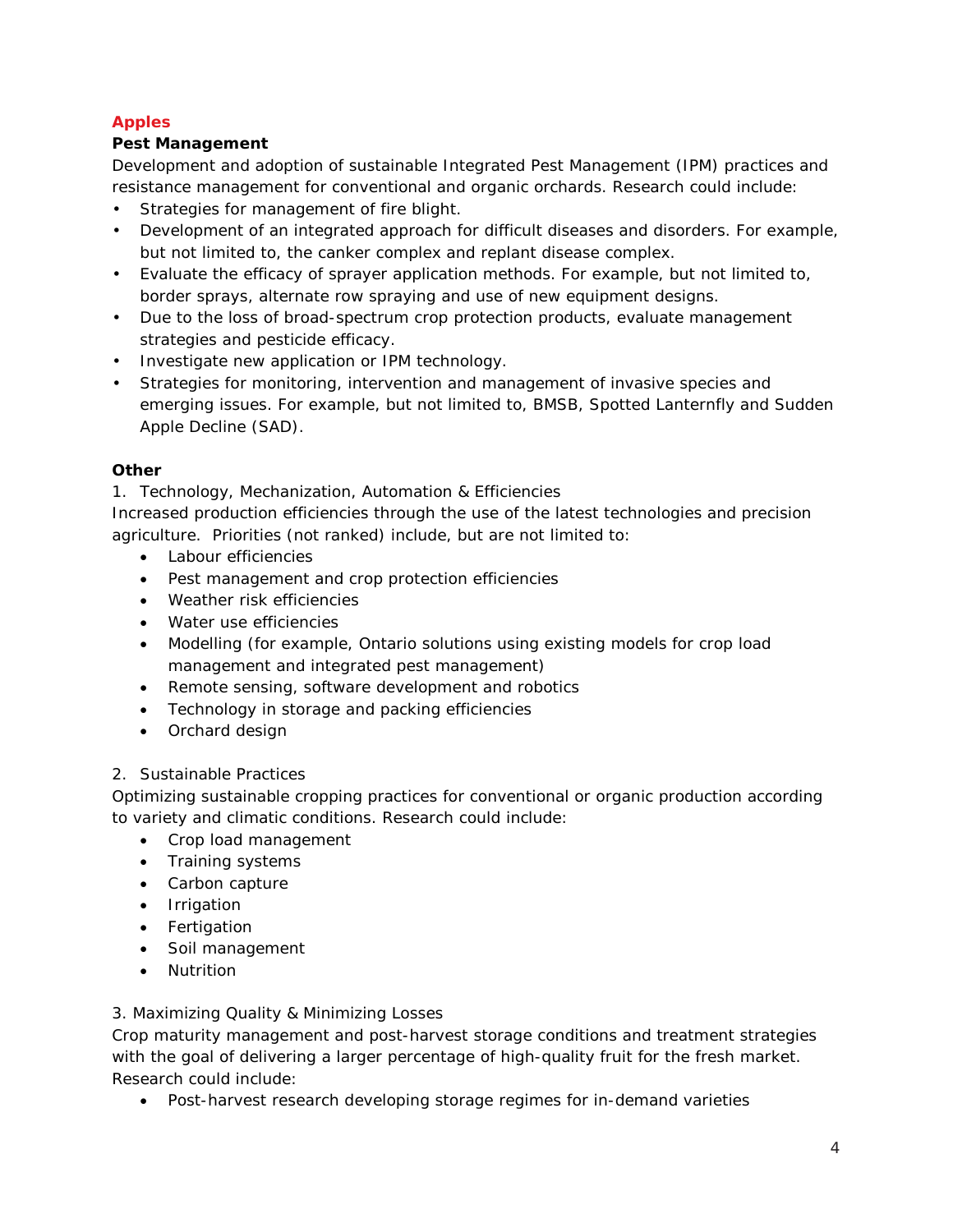- Optimal harvest management and timing
- Strategies to reduce storage disorders

#### 4. Variety & Rootstock Development and Evaluation

Variety and rootstocks development and selection according to consumer preferences and their performance in the different regions with the goal of achieving greater market share. Research could include:

- New variety breeding and evaluation
- Scion and Rootstock evaluation (i.e. winter hardiness, drought efficiency)
- Genomics
- Consumer preference studies

For further information contact: Kelly Ciceran Ontario Apple Growers [kciceran@onapples.com](mailto:kciceran@onapples.com)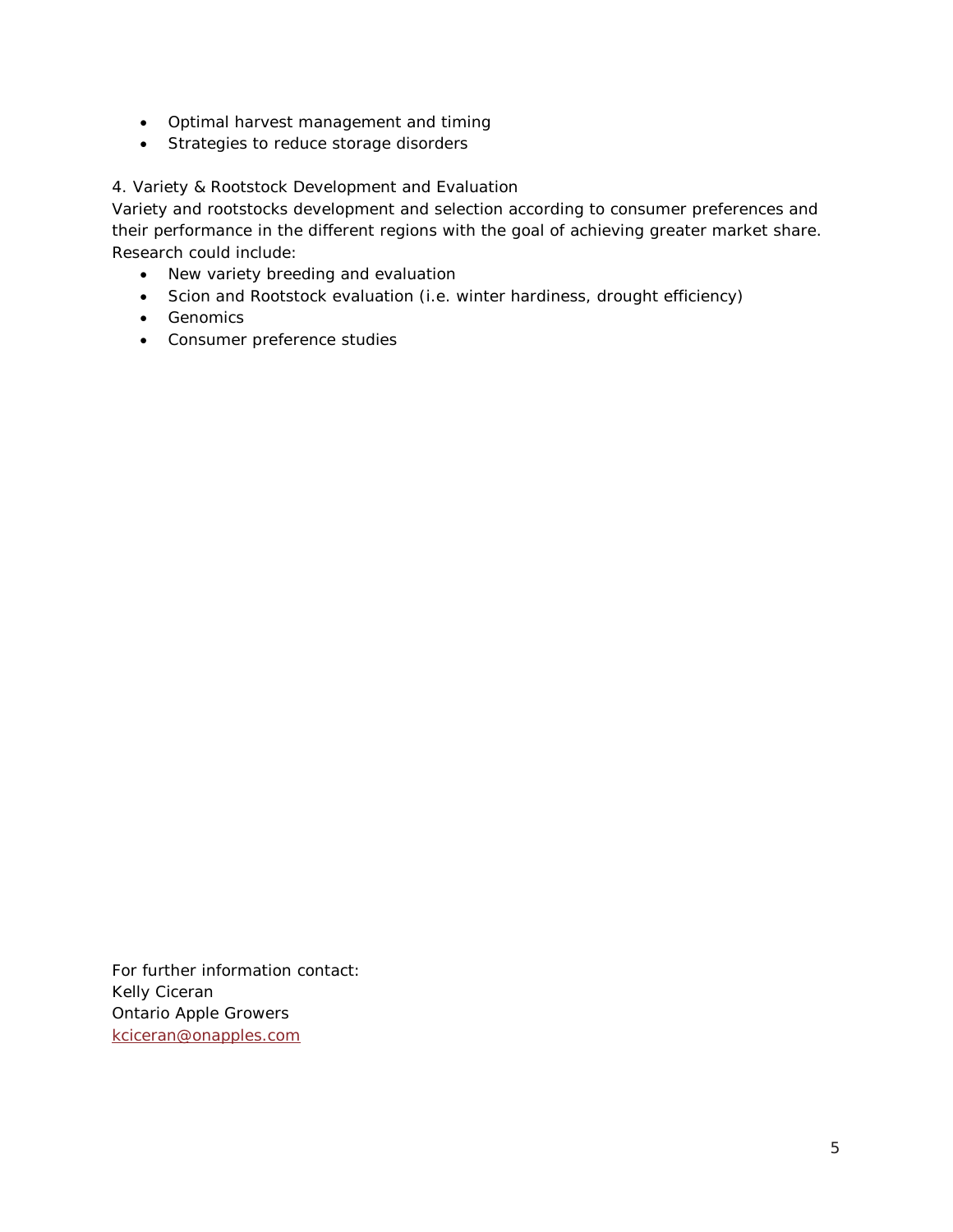#### <span id="page-7-0"></span>**Berries**

#### **Pest Management**

- **1.** Insect and Disease Management Berry growers are faced with several challenging insect and disease pests that have a serious impact on the economic viability of growing berries.
	- a. Spotted Wing Drosophila this pest has become common in all berry growing areas of Ontario. New products have been registered but there continues to be a need for products with short harvest intervals. Continued research is needed on long term strategies for this pest including cultural management and education as well as the feasibility for biological controls including predators and parasites of SWD. It is critical that AAFC and other institutions stay abreast of biological control options that are occurring in other parts of North America as well as around the world.
	- b. Anthracnose fungicide resistance to pyraclostrobin (FRAC group 11) fungicides has been documented in Ontario and there is a need for additional products to manage this disease. Disease resistant cultivars and or management techniques used for propagation could also play a role in managing this disease.
	- c. Neopestalotiopsis a new disease of strawberries this pathogen is very aggressive damaging strawberry roots, crowns, leaves and fruit. There are no products labelled in Canada for this disease and there is not a lot known about management with fungicides. The disease has been found in Ontario but because it has similar symptoms to other strawberry pathogens it may be hard for growers to detect that they have Neopestalotiopsis. Surveying and sequencing will help us understand the disease.
	- d. Cyclamen Mite with the loss of endosulfan this pest has caused an increased amount of damage in strawberry. Additional products and alternative management strategies are needed to combat this challenging pest. Cyclamen mite control is critical for the plant growers to supply the industry with clean plants.
	- e. Bacterial Diseases Angular leaf spot is a bacterial disease that affects the leaves and calyx in strawberries. There are limited control options, including cultural controls such as minimizing overhead irrigation, which is not a viable option in growing conditions that are dry or where frost protection is needed. Spray options require frequent applications to supress the disease. Control options need to be explored for this disease.
	- f. Virus Complex virus complexes have caused significant damage to the Ontario strawberry industry. Growers are now managing aphids as a way of managing this complex. Blueberry and raspberry plants are also impacted by virus. Recognizing and management of virus is critical to surviving the impact from virus infections. Clean plants are critical for minimizing the impact of viruses.
	- g. Western Flower Thrips this pest has become very serious as there are few to no effective control products. The use of biological control needs to be evaluated and management protocols need to be put in place.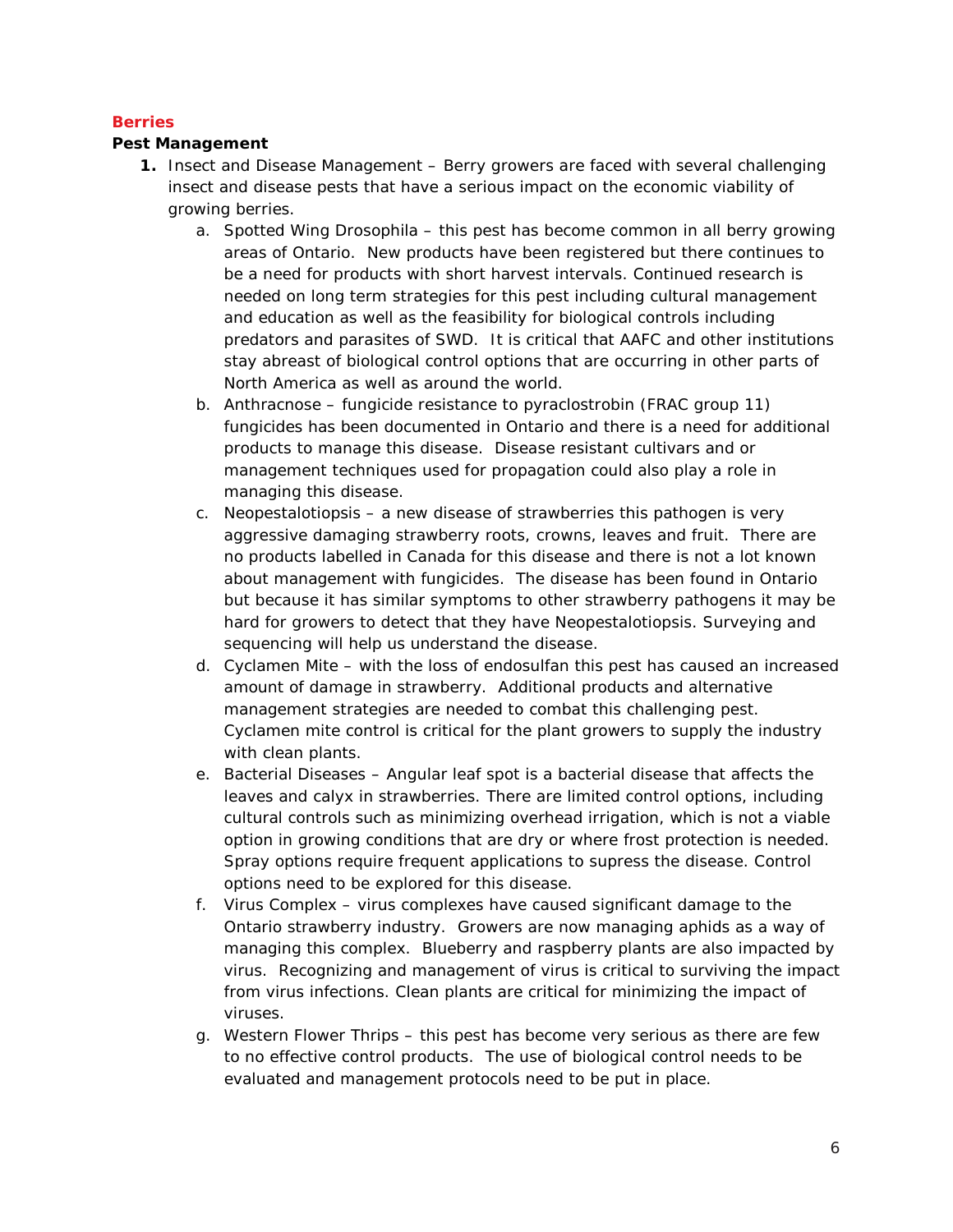- h. Soil Borne Diseases -- optimizing soil health is the key to healthy berry industry. Berry growers have seen decline in berry plantings as a result of soil borne diseases and nematodes. Growers have had to depend on fumigation to manage the complex of soil diseases. Fumigants are expensive and several formulations have or are being phased out of production in Canada. Further research is required to find tools to manage soil borne diseases and increase general soil health. It is critical that berry growers can purchase clean disease-free nursery plants and thus Canadian nurseries require the tools needed to supply these clean plants.
- 1. Soil Health optimizing soil health is the key to a healthy berry industry. Berry growers have seen a decline in berry plantings as a result of soil-borne diseases and nematodes. Growers have had to depend on fumigation to manage the complex of soil diseases. Fumigants are expensive and several formulations have or are being phased out of production in Canada. Further research is required to find tools to manage soil-borne diseases and increase general soil health. It is critical that berry growers can purchase clean disease-free nursery plants and thus Canadian nurseries require the tools needed to supply these clean plants.
- 2. Pest Management Products There continues to be a loss of older broad-spectrum pest control products. For long term viability of the berry industry it is critical that these products have their registrations maintained or be replaced with effective materials. Resistance management is a real concern where in some cases growers are limited to one or two products to control pests which lead to no opportunity of rotation to preserve the efficacy of these products. Resistance management via cultural control methods and grower education should be a priority. To be useful these products must have workable pre-harvest intervals as well as re-entry intervals. There is a need to continue to register new products and to harmonize these registrations with the U.S. to ensure we do not continue to be at a competitive disadvantage. There is an opportunity to limit worker exposure, reduce crop residues and increase efficacy through the use of pest management treatments through drip irrigation. Registrants should be encouraged to continue to investigate this option.

#### **Other**

**1.** Production Systems/Robotics/Labour - the number one expense to berry growers is labour with the majority of cost being for harvest labour. Robotics, harvest aids and other labour-saving technologies need to be investigated and optimized for Ontario berry growers. Cultivation robots could be used to help growers with tillage, spraying, night-time application and more.

There is an increased interest in new or alternative production systems including the use of artificial media, protected culture and season extension techniques. Interest has stemmed from soil health issues as well as the need to optimize labour and to take advantage of extended production seasons to market locally produced berries. It is critical to seek and test new production systems. OMAFRA staff should be encouraged to travel to find new technologies and have the opportunity to test and implement with growers in Ontario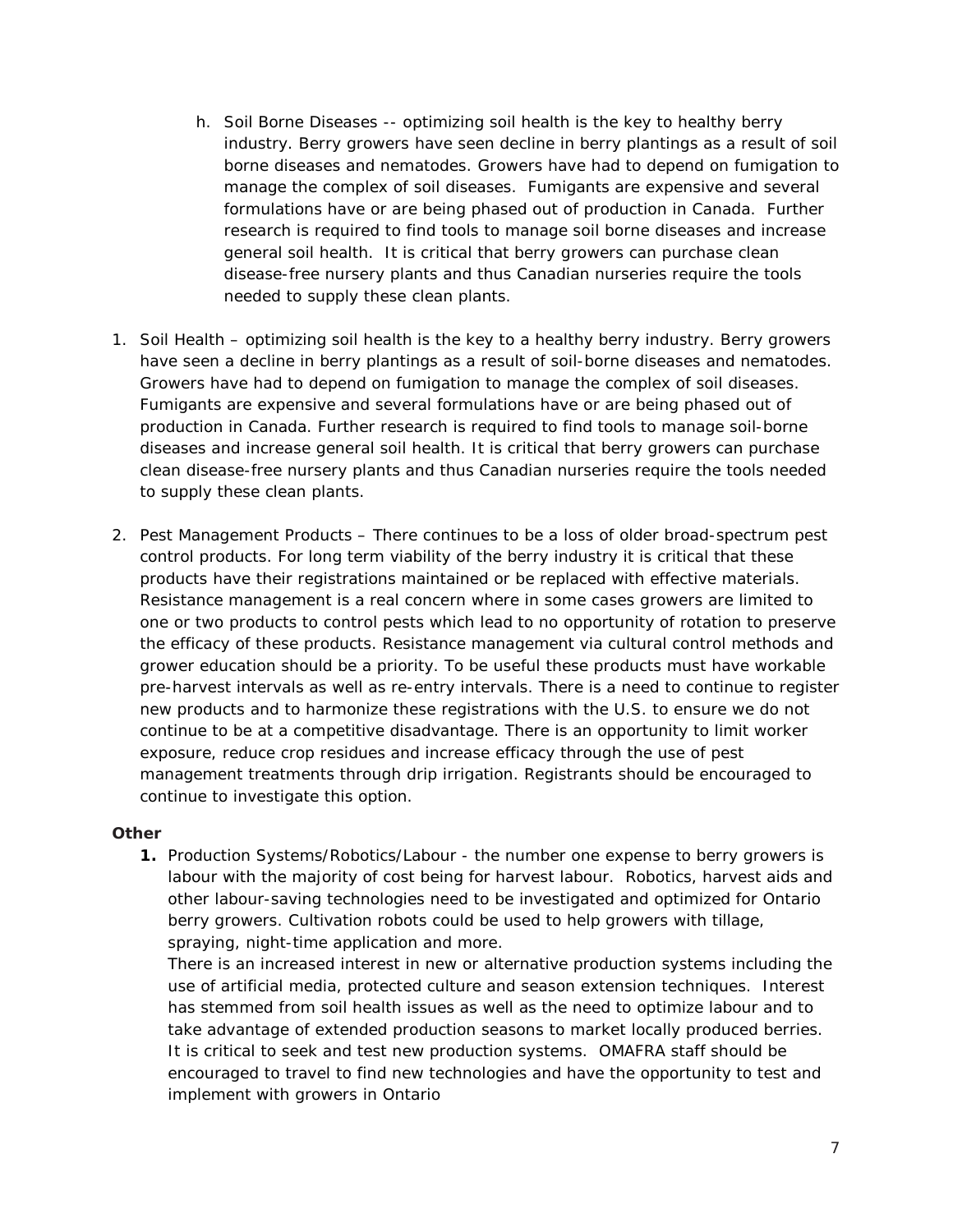**2.** Pest Management Products - There continues to be a loss of older broad-spectrum pest control products. For long term viability of the berry industry, it is critical that these products have their registrations maintained or be replaced with effective materials. Resistance management is a real concern where in some cases growers are limited to one or two products to control pests which lead to no opportunity of rotation to preserve the efficacy of these products. Resistance management via cultural control methods and grower education should be a priority. To be useful these products must have workable pre-harvest intervals as well as re-entry intervals.

There is a need to continue to register new products and to harmonize these registrations with the US to ensure we do not continue to be at a competitive disadvantage. There is an opportunity to limit worker exposure, reduce crop residues and increase efficacy through the use of pest management treatments through drip irrigation. Registrants should be encouraged to continue to investigate these options. Exploring options such as ozone, peracetic acid, and UVC technology would also limit residues. The berry industry would benefit from the use of macrobiological options and incorporating bee vectoring as a management tool.

**3.** Breeding and Evaluating New Cultivars – For the future of berry industry there is a need for the development of varieties suited to Ontario conditions. Specifically, priority should be in developing new greenhouse strawberry varieties, early strawberry varieties that have excellent heat tolerance and disease resistance, and machine harvest-ready cultivars. This can be accomplished by plant breeding in Ontario as well as evaluation of new cultivars developed in jurisdictions outside of the province. Research evaluations should include comprehensive testing on the four types of growing systems, field, plastic, tabletop, and greenhouse. Continue to breed and evaluate new strawberry cultivars that the industry has invested research dollars and time.

Growers need to have knowledge of berry performance before investing in varieties that may not be suited to our conditions. Improved cultivars and better understanding of management could lead to expansion of the industry and increased profitability for growers as well as increased tax dollars with an expanded industry.

**4.** Product and Quality Marketing – - It is critical to continue to develop and expand the trend of buying local. The "Buy Local" movement is critical for the success of both on farm marketers as well as wholesale producers. Price support for local will be critical in managing increased picking costs as a result of an increased minimum wage. Product quality at the wholesale level may be the most limiting factor to the expansion of the Ontario berry industry. Ontario growers need to supply quality fruit that stands the rigors of the wholesale marketing chain. Determining the most costeffective method of storing and preserving quality of fresh berries utilizing modified atmosphere technology and any other storage technologies for all the major berry crops is needed. This can also include the development of more environmentally acceptable packaging as well as breeding cultivars that are suitable to Ontario conditions and meet the needs of the wholesale marketing system.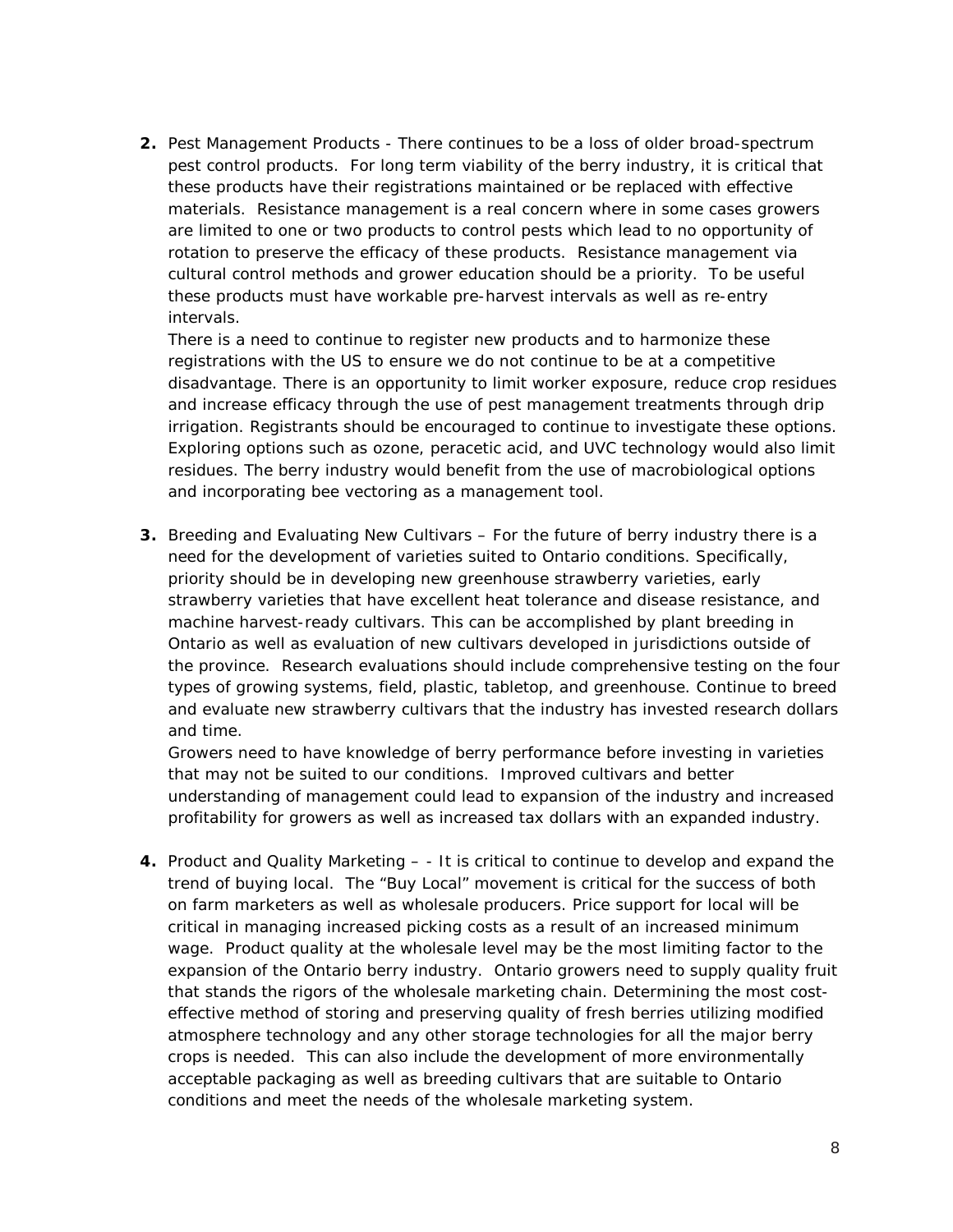**5.** Fertigation/Irrigation – there is a need for modernization of benchmarks for irrigation and fertilization of berry crops grown under different growing systems. Growers would like recommendations that provide sustainable and efficient use of both fertilizer and water. New production systems including day neutral strawberries, fall bearing raspberries, protected culture and soilless media production need to be addressed. Fertigation scheduling for highbush blueberries grown under Ontario conditions needs refinement. A survey developed for knowledge transfer for fertigation and irrigation practices would benefit berry growers.

For further information contact: Victoria Eastman Berry Growers of Ontario [info@ontarioberries.com](mailto:info@ontarioberries.com)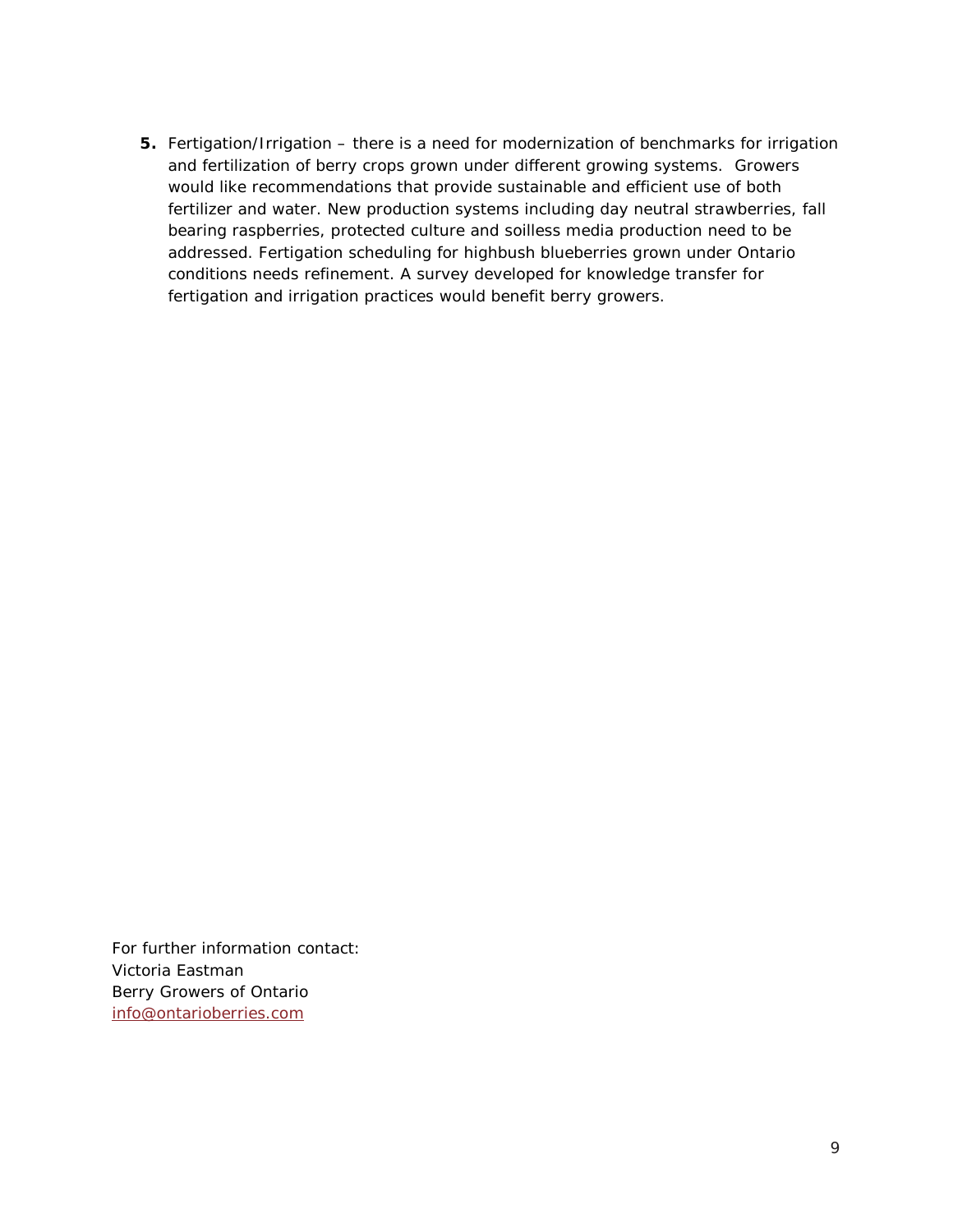#### <span id="page-11-0"></span>**Bulb and Root Vegetables**

Including but not limited to: carrots, onions, leeks, shallots, beets, rutabaga/turnip, radishes, sugar beets, parsnips, garlic, horseradish, sweet potatoes

#### **Pest Management**

- Sugar beets: Cercospora Leafspot, Rhizoctonia Root Rot, Aphanomyces Black Root
- Table Beet: Cercospora, Rhizoctonia, leafminers, leafhoppers, aphids, weeds
- Onion: Develop strategies to manage Stemphylium leaf blight; Improve onion maggot control strategies with the loss of chlorpyrifos
- Garlic: Develop management strategies to control bulb and stem nematode

#### **Other**

- 1. Develop soil health and/or nutrient management strategies that improve crop quality and/or environmental sustainability in bulb and root vegetables. Areas of research could include (but are not limited to): root health/soil-borne disease, soil organic matter, soil biodiversity, resiliency, fumigation alternatives; mitigation of soil compaction; intercropping options; interactions between applied nutrients; crop varieties and harvest date; interactions between applied nutrients; crop quality (including storage characteristics) and variety; interactions between nutrient applications, soil type and water use; best practices for soil amendments and/or cover crops, best practices for nutrient loss, and best practices for nutrient use efficiency. Research should address barriers to adoption and long-term economic impact.
- 2. Develop strategies that improve product quality in bulb and root vegetables (including storage quality and percent marketable product).
- 3. Provide options for product diversification within the bulb and root vegetable sector. Projects should include a market analysis and consider consumer trends.
- 4. Develop strategies and identify barriers to adoption for water management best practices in bulb and root vegetables that considers the any or all of (but not limited to) the following variables: soil type, nutrient management, product quality + yield, irrigation system type, water sourcing, drainage, surface water management (note water management is not a high priority in sugar beets).

#### **Onion**

1. Enhance crop quality going into storage by improvement soil health and/or nutrient management strategies

#### **Garlic**

- 1. Determine ideal environmental storage parameters for long term storage of hardneck cultivars
- 2. Improve curing protocol to reduce cure time and reduce pest pressure going into storage
- 3. Develop new cultivars better suited to Ontario growing conditions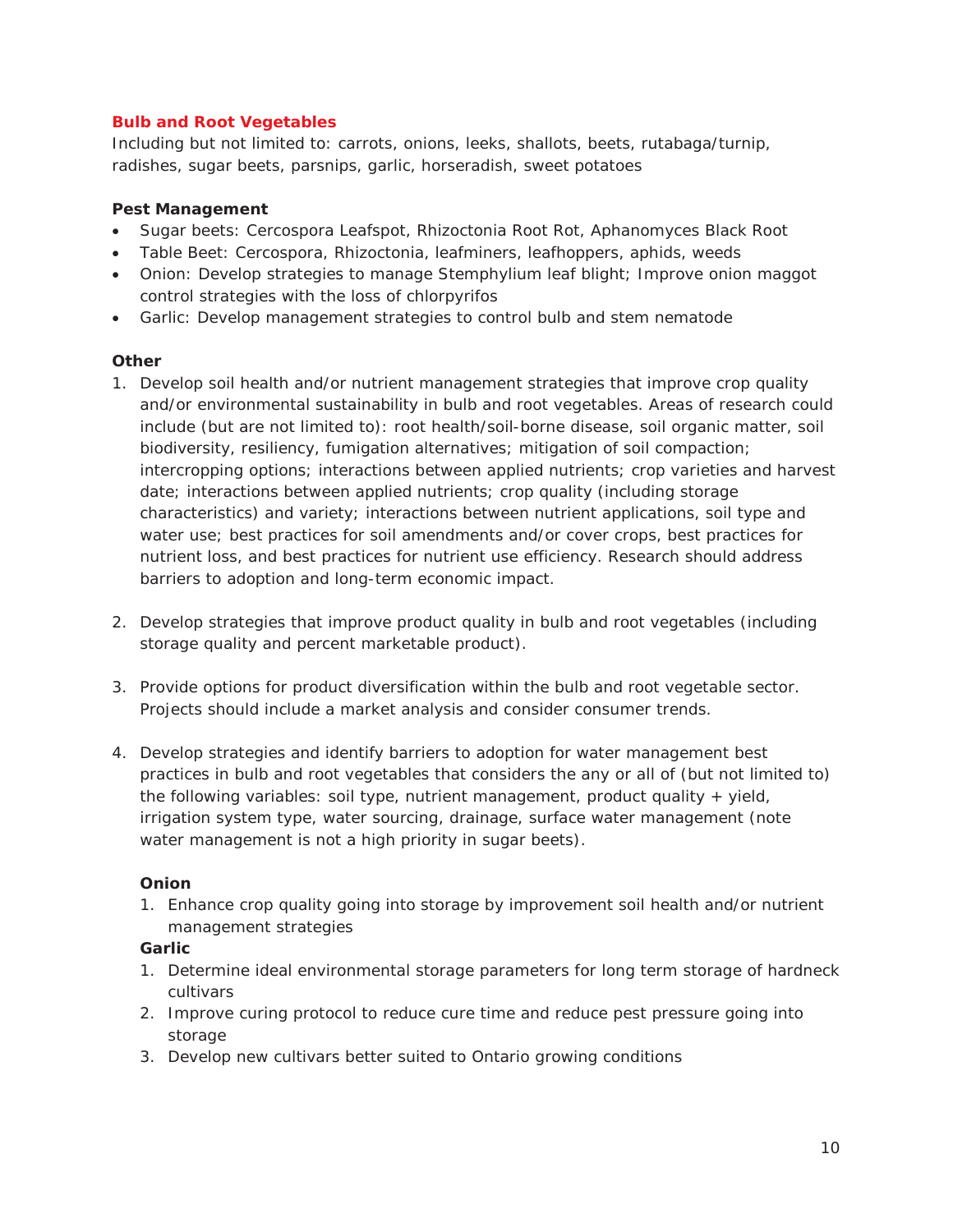For further information contact: Travis Cranmer, Amanda Tracey or Dennis Van Dyk Vegetable Crops Specialists, Ontario Ministry of Agriculture, Food and Rural Affairs Travis[.cranmer@ontario.ca](mailto:cranmer@ontario.ca) Amanda.tracey@ontario.ca [Dennis.vandyk@ontario.ca](mailto:Dennis.vandyk@ontario.ca)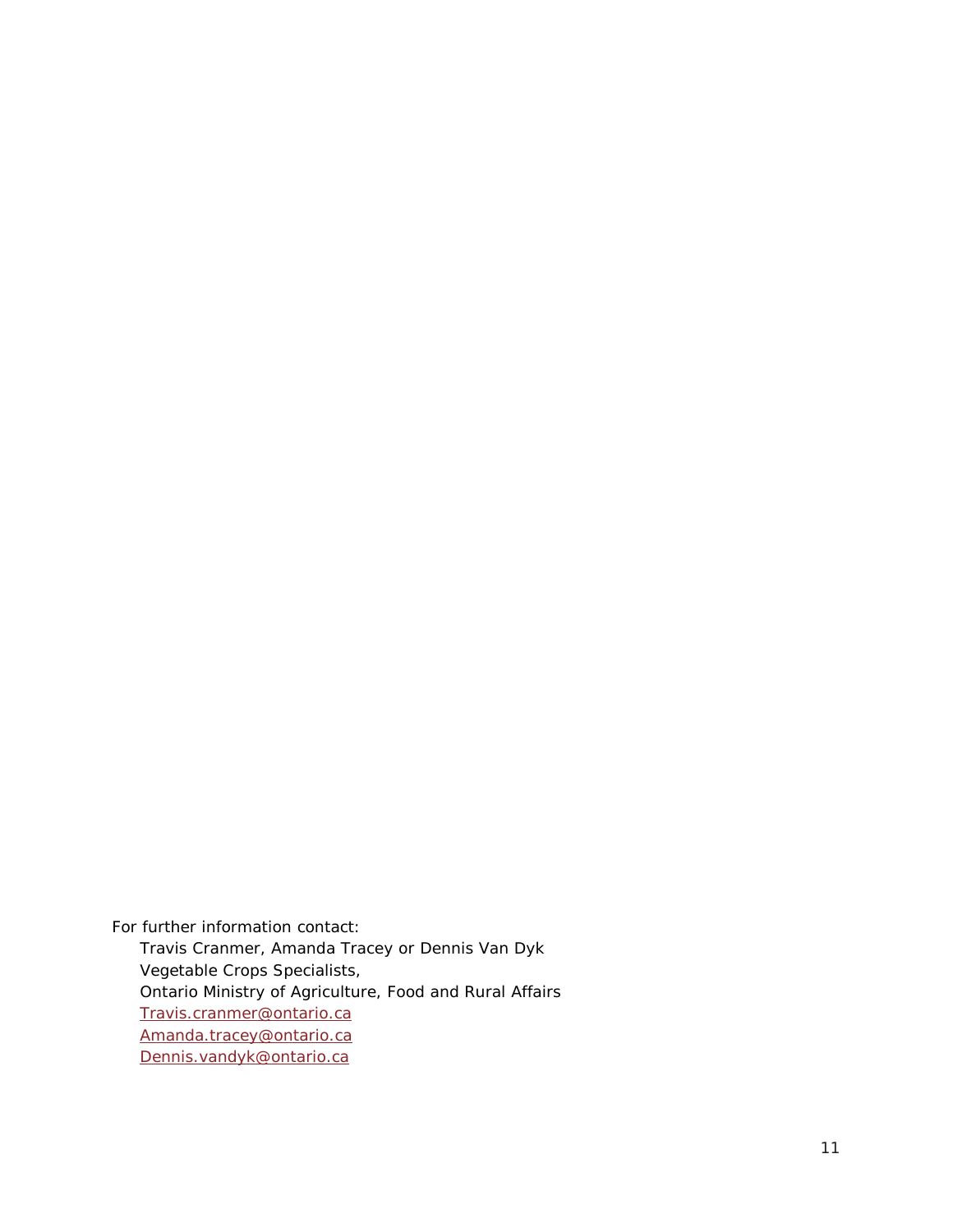#### <span id="page-13-0"></span>**Leafy Vegetables and Brassicas**

Including but not limited to: asparagus, spinach, celery, broccoli, cabbage, cauliflower, lettuce, salad greens, leafy herbs, rhubarb, Brussels sprouts

#### **Pest Management**

- Brassicas:
	- o Develop aphid control strategies to replace the use of Admire™ systemic insecticide in Brussels sprouts
	- o Improve cabbage maggot control strategies replace the loss of chlorpyrifos
	- o Enhance Alternaria control in all Brassica crops, but with a focus on Brussels sprouts and storage cabbage
- Asparagus:
	- o improving field management of Stemphylium and rust;
	- o Enhance asparagus rust management and improve resistance by developing new cultivars
	- o understanding Stemphylium resistance in the relationship between the fern and spear.
- Spinach
	- o Enhance control strategies of Anthracnose, Colletotrichum spp., Cladosporium, and Stemphylium spp. leaf spot
	- o Improve seedcorn maggot control strategies
	- o Develop management strategies for Fusarium wilt caused by Fusarium oxysporum f. sp. Spinaciae
- Celery:
	- o Develop cultivars resistant to celery leaf curl or enhance celery leaf curl management in the field

#### **Other**

- 1. Develop strategies to improve long term profitability of leafy and crucifer vegetables that consider options to improve any or all of: labour efficiency, production efficiency and market diversification.
	- Asparagus: Develop high yielding, high quality, disease and replant resistant asparagus cultivars; identify the physiological basis of longevity in asparagus and assess genetic architecture for the trait; and conduct field testing of potential new asparagus varieties.
- 2. Develop strategies to improve leafy vegetable and crucifer vegetable sector resilience to extreme weather and climate change. Strategies could include: adaptations to changing season length and temperature patterns, new varieties that tolerate extreme conditions and/or longer seasons, models to predict vegetable harvest scheduling (like a degree day model, instead of days to harvest), adaptations to excess rain.
	- Celery: Develop strategies and identify barriers to adoption for water management best practices that reduce overhead irrigation in July and August to limit bacterial and fungal leaf pathogens in celery
- 3. Develop strategies to improve soil and nutrient management with a focus on phosphorus management in relation to Lake Erie water quality. Strategies should consider multiple interacting variables including nutrients, plant varieties and soil type.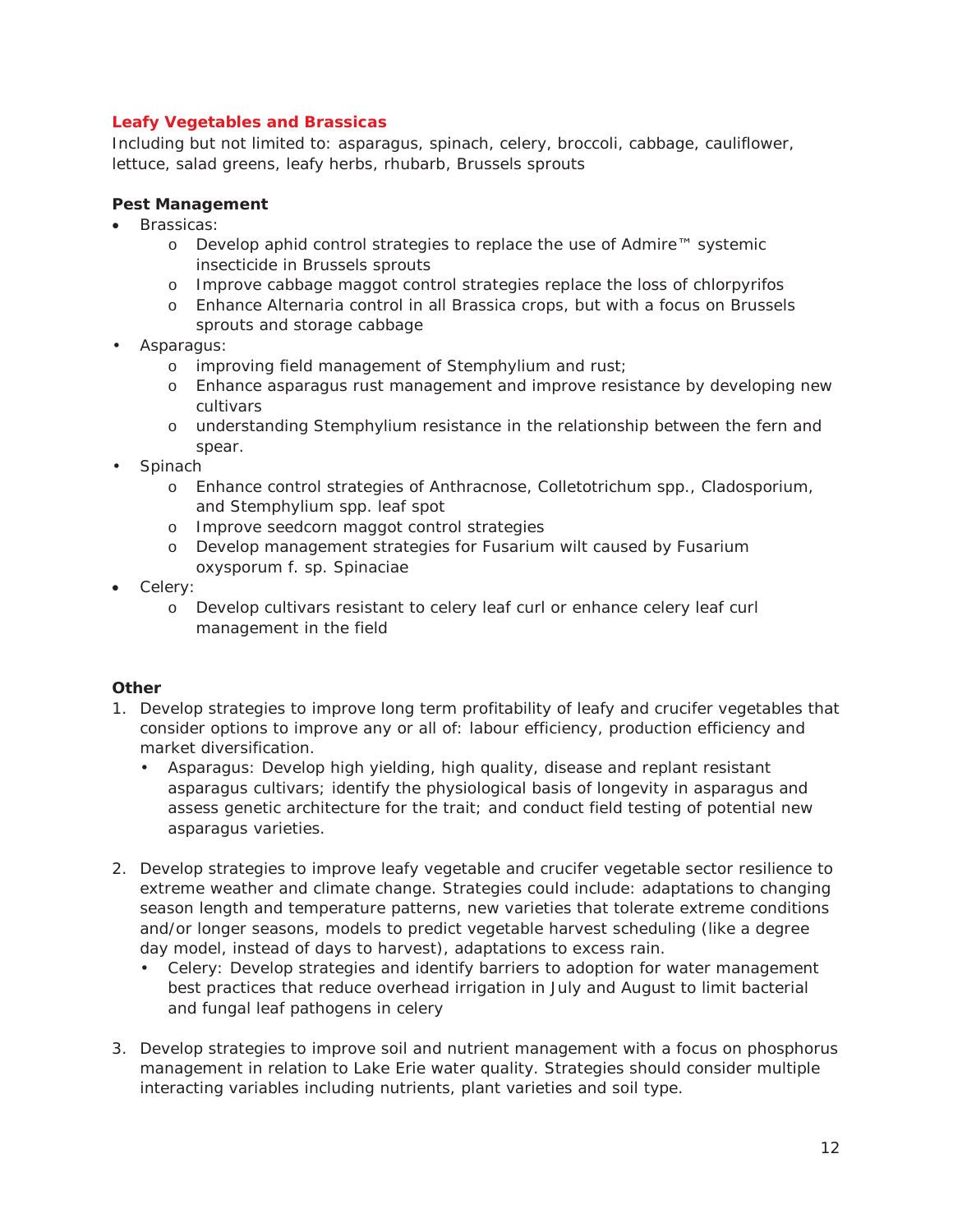4. Food safety – especially in lettuce and leafy green production.

For further information contact: Travis Cranmer Vegetable Crops Specialist, Ontario Ministry of Agriculture, Food and Rural Affairs [travis.cranmer@ontario.ca](mailto:travis.cranmer@ontario.ca)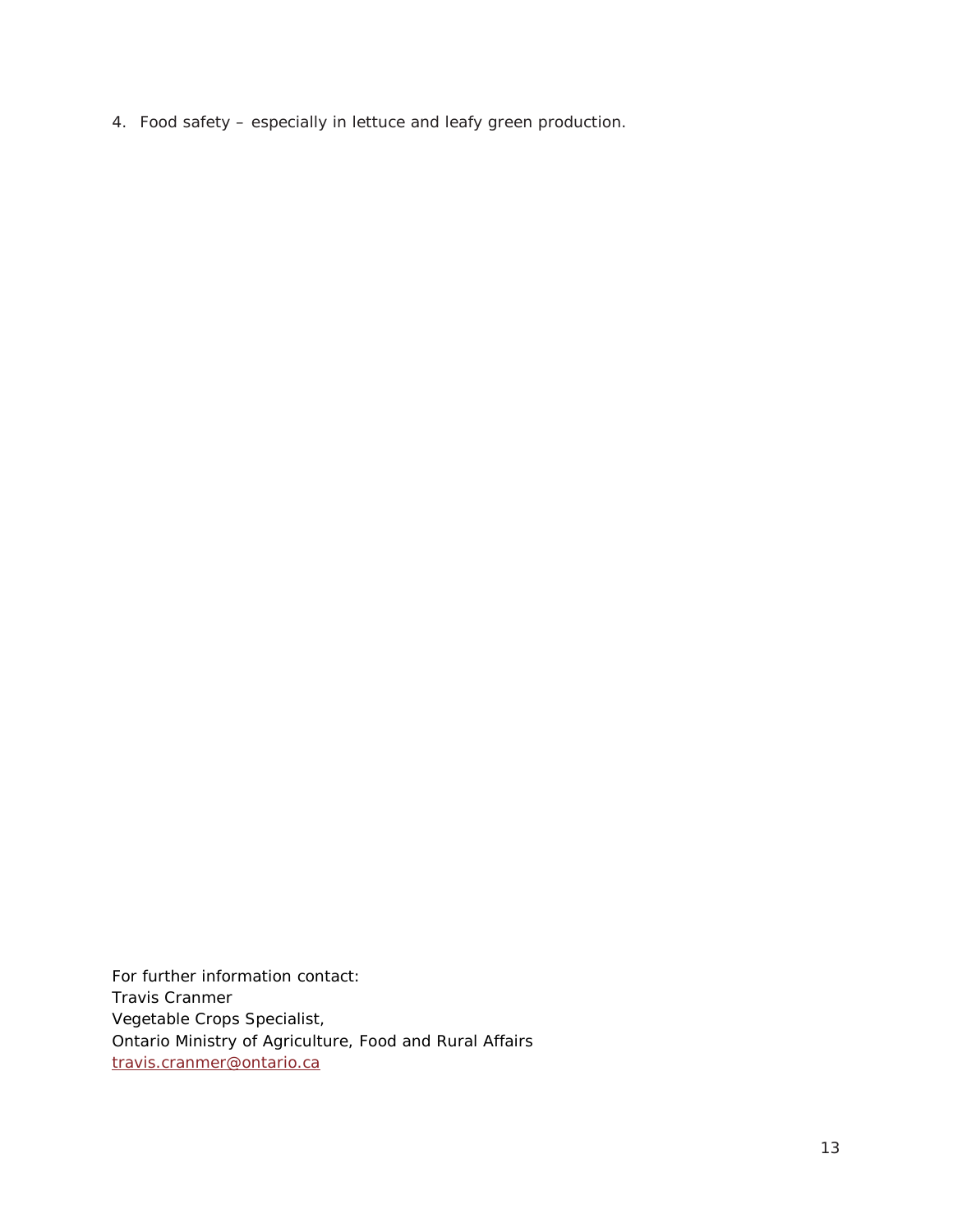#### <span id="page-15-0"></span>**Fruiting Vegetables**

Including but not limited to: peppers, tomatoes, cucumber, pumpkin, squash, green/wax beans, green peas, sweet corn, eggplant, melons, zucchini

#### **Pest Management**

- Nematodes (common to many crops)
- Field Tomatoes: Bacterial disease (primarily spot, but including speck and canker), Fruit rots, Root health (disease, nematode, tired soils/replant issues), mitigation if chlorothalonil use restricted
- Field Peppers: Bacterial disease, Fruit rots, including *Phytophthora capsici* (also bacterial soft rot, anthracnose, plus improved identification of causes); Tarnished plant bug; Pepper weevil
- Eggplant: phytophthora (*P. capcisi*), verticillium, mites, Colorado potato beetle, broadleaf weeds, grassy weeds

#### **Other**

- 1. Crop production systems research, in particular practices aimed at improving harvest quality. Research may include the analysis of the economic benefits of quality improvement practices at any point (or multiple points) along the fruiting vegetable value chain; analysis of existing data; developing new data through crop research, comparing production systems, harvest or post-harvest practices. Research should develop best management practices for quality improvement that can be applied to Ontario.
- 2. Develop best management practices for improving and maintaining soil health in fruiting vegetables considering any or all of the following: short rotation, root health/soil-borne disease, cover crops, soil amendments, soil organic matter, soil biodiversity, and resiliency. Research should include evaluation of barriers to adoption (reduce them) and the long term economic benefits to growers and society.
- 3. Develop strategies for nutrient management to maximize crop production while minimizing environmental impact in fruiting vegetables. Successful projects will emphasize phosphorus management in relation to a number of variables including runoff, fertilizer application (method, timing, rates) and impacts on Great Lakes quality. Impacts on loss or use-efficiency of other nutrients should be considered.
- 4. Develop irrigation and water management strategies for optimal crop quality and yield in fruiting vegetables. Variables of interest are water use efficiency, critical irrigation times, cut off times, fertigation, run off, and management in extreme weather. Adaptation to both water shortages and to extreme rainfall events are of interest.

For further information contact: Elaine Roddy or Amanda Tracey Vegetable Crops Specialists, Ontario Ministry of Agriculture, Food and Rural Affairs [elaine.roddy@ontario.ca](mailto:elaine.roddy@ontario.ca)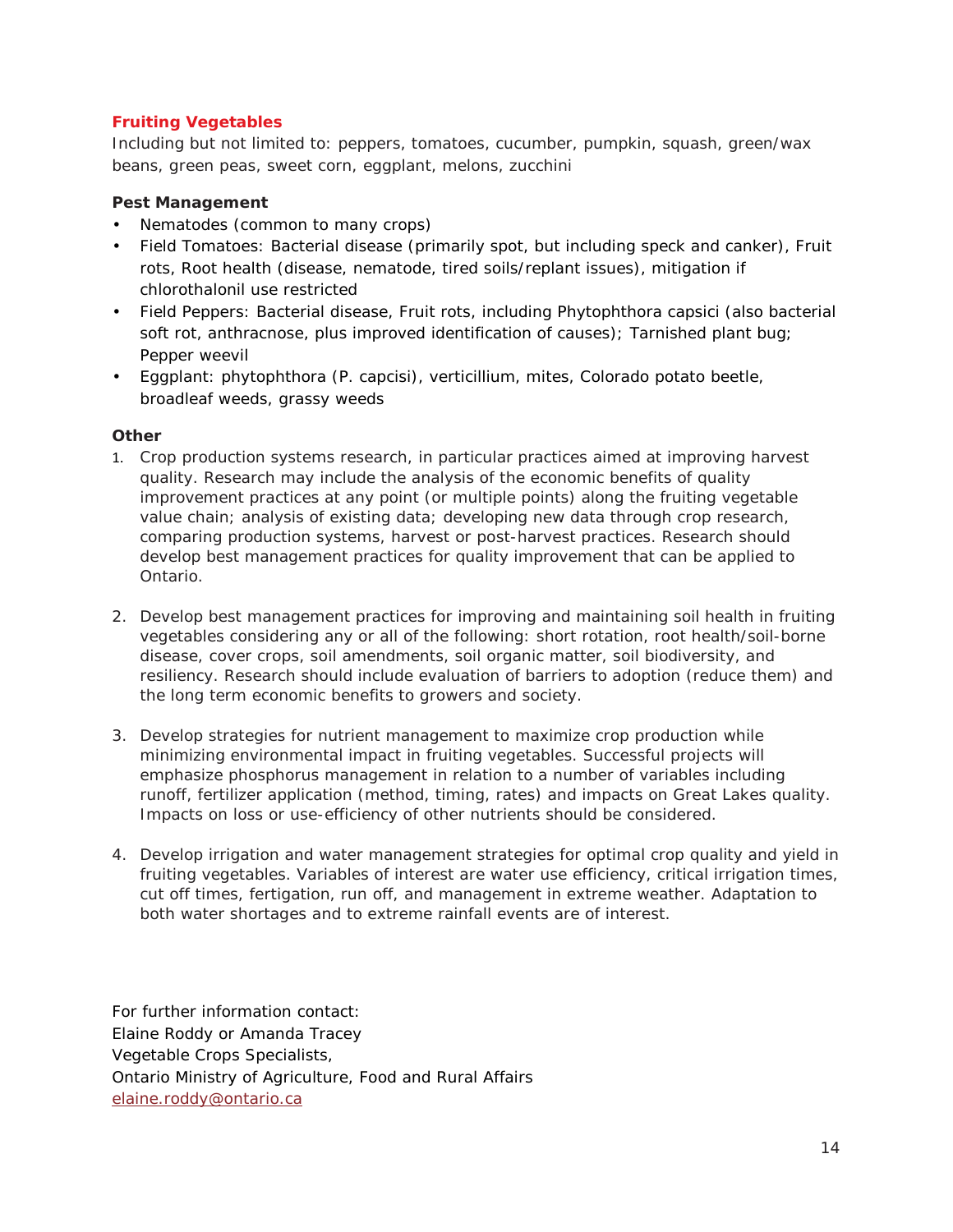#### <span id="page-16-0"></span>**Ginseng**

#### **Pest Management**

Identify the cause and develop solutions for replant disease of ginseng

#### **Other**

- 1. Identify the Causes and Develop Solutions to Skin Diseases and Disorders that Affect the Marketability of the Root (pre- and post-harvest)
- 2. Labour Saving Technology (e.g.: debudding, robotic weeding, automatic grading, etc.)
- 3. Identification and Remediation of the Factors that Lead to Pesticide Residues in Ginseng and Other Non-Target Effects of Pesticide Use
- 4. Improve Ginseng Seed Viability and Seed Survival

For further information contact: Amy Fang Shi Ontario Ginseng Growers Association [amy.shi@ginsengontario.com](mailto:amy.shi@ginsengontario.com)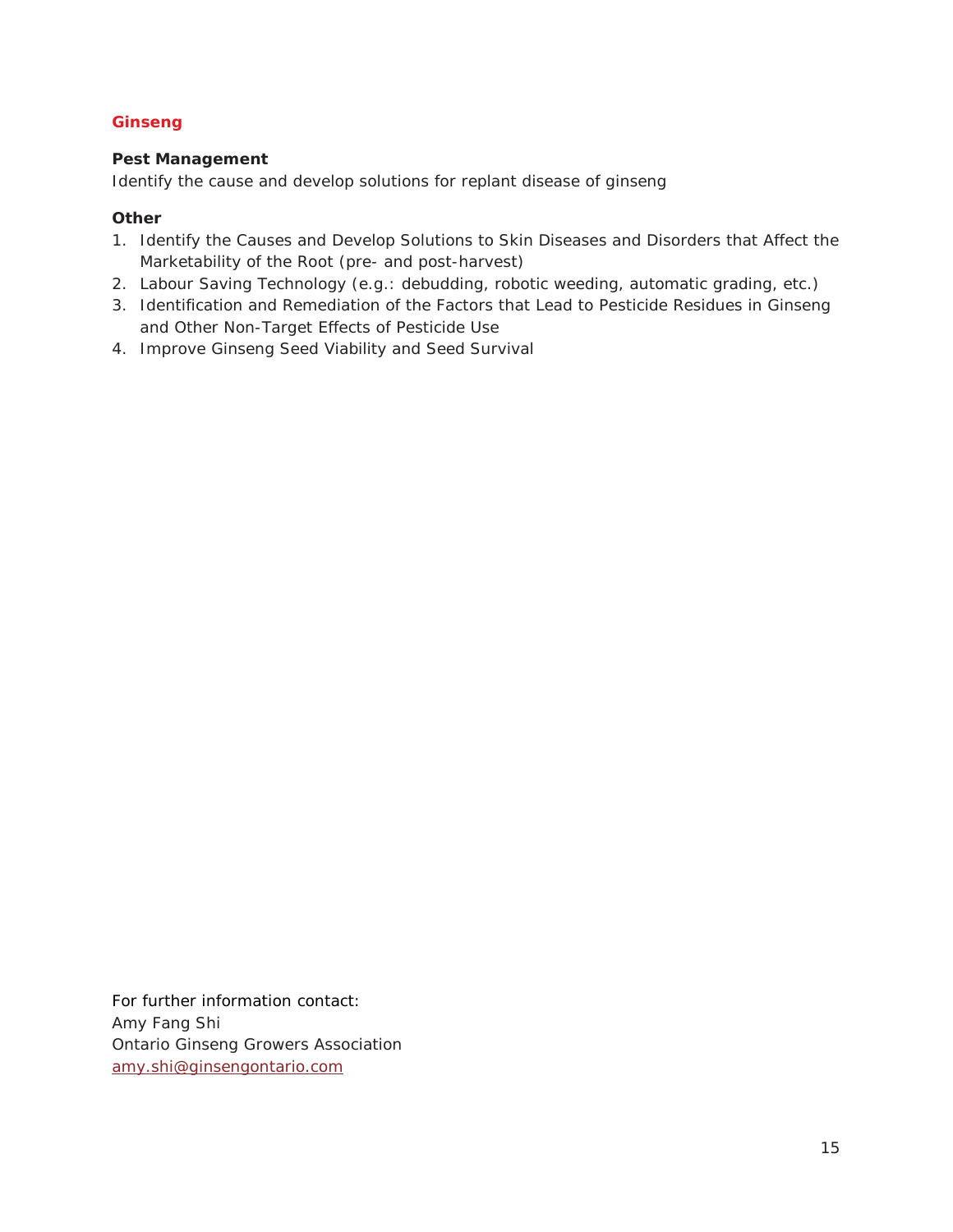#### <span id="page-17-0"></span>**Grape and Wine**

#### **Pest Management**

- Identification and mitigation of Leaf Roll and Red Blotch
- Multicoloured Asian Lady Beetle (replacements for synthetic pyrethroids)
- Powdery Mildew, Black Rot, Fruit Fly, Brown Marmorated Stink Bug
- Sour Rot

#### **Other**

- 1. Viticulture Research
	- Quality improvement (canopy management, pest management, etc.)
	- Vitis certification (local vine proliferation/supply)
	- Winter injury
	- Spray programs strategies (rotation, feedback mechanism)
	- Short and long term effects of viruses on plant performance
	- Clonal and sub-clonal stability (assessing trueness to type)
- 2. Oenology Research
	- Clonal sensory evaluation
	- Post-frost picking strategy and must handling in the winery
	- Crop level vs. quality (i.e. color, tannin development)
	- Sparkling wine, icewine, late harvest
	- Operations of winery (i.e. filtration, yeast, nutrients)
	- Site selection (terroir)
- 3. Market Research
	- Export/market development
	- Forecast of "winning" varieties and style of wine
	- Sparkling wine profiles
	- Sensory and consumer science

For further information contact: Eleanor Hawthorn Ontario Grape and Wine Research Inc. [ehawthorn@ontariograpeandwineresearch.com](mailto:ehawthorn@ontariograpeandwineresearch.com)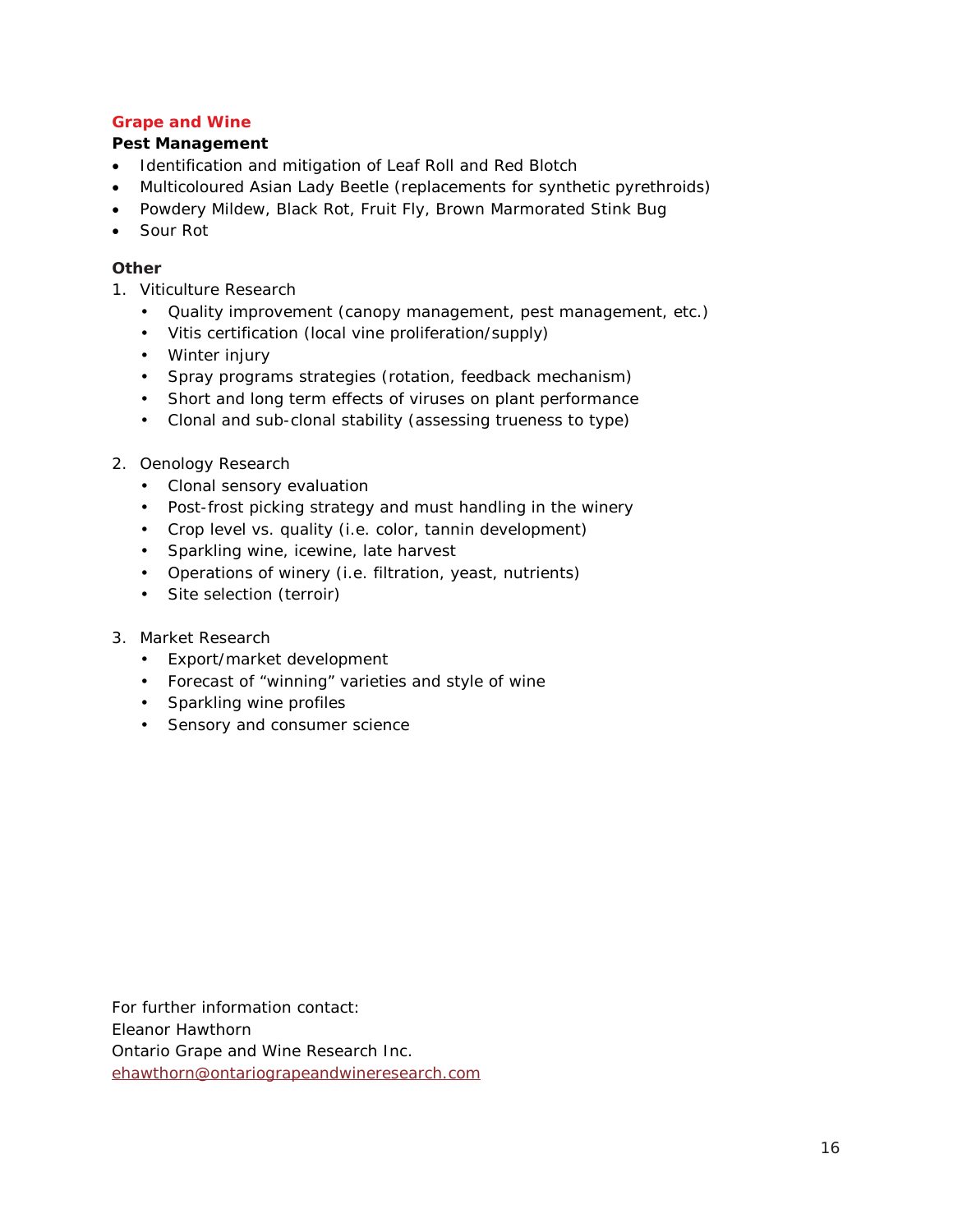#### <span id="page-18-0"></span>**Greenhouse Vegetables**

#### **Pest Management**

- Tomato Brown Rugose Fruit Virus,
- Residue-free crop protection tools
- Pest management products and approaches that are compatible with biocontrol agents

#### **Other**

- 1. Environmental Sustainability
	- Energy efficiency research aimed at reducing carbon emissions per unit produced, including: renewable energy projects, breeding for low light and temperature varieties, more insulated greenhouse coverings, etc.
	- Reduced or improved management of greenhouse waste
- 2. Production Efficiency
	- Strategies to support the transition to year-round production
	- Water and nutrient use efficiency that support emerging production technologies
	- Labour efficiency, including robotics and automation
- 3. Product and Market Development
	- Identify products suited for new and emerging markets both domestically and abroad for both consumer and food service segments
	- Maintain or improve the quality of Ontario greenhouse produce through consumer and/or market research, directed breeding programs, postharvest management and/or supply chain improvements
- 4. Technologies for light abatement in greenhouses

For further information contact: Niki Bennett Ontario Greenhouse Vegtable Growers [nbennett@ogvg.com](mailto:nbennett@ogvg.com)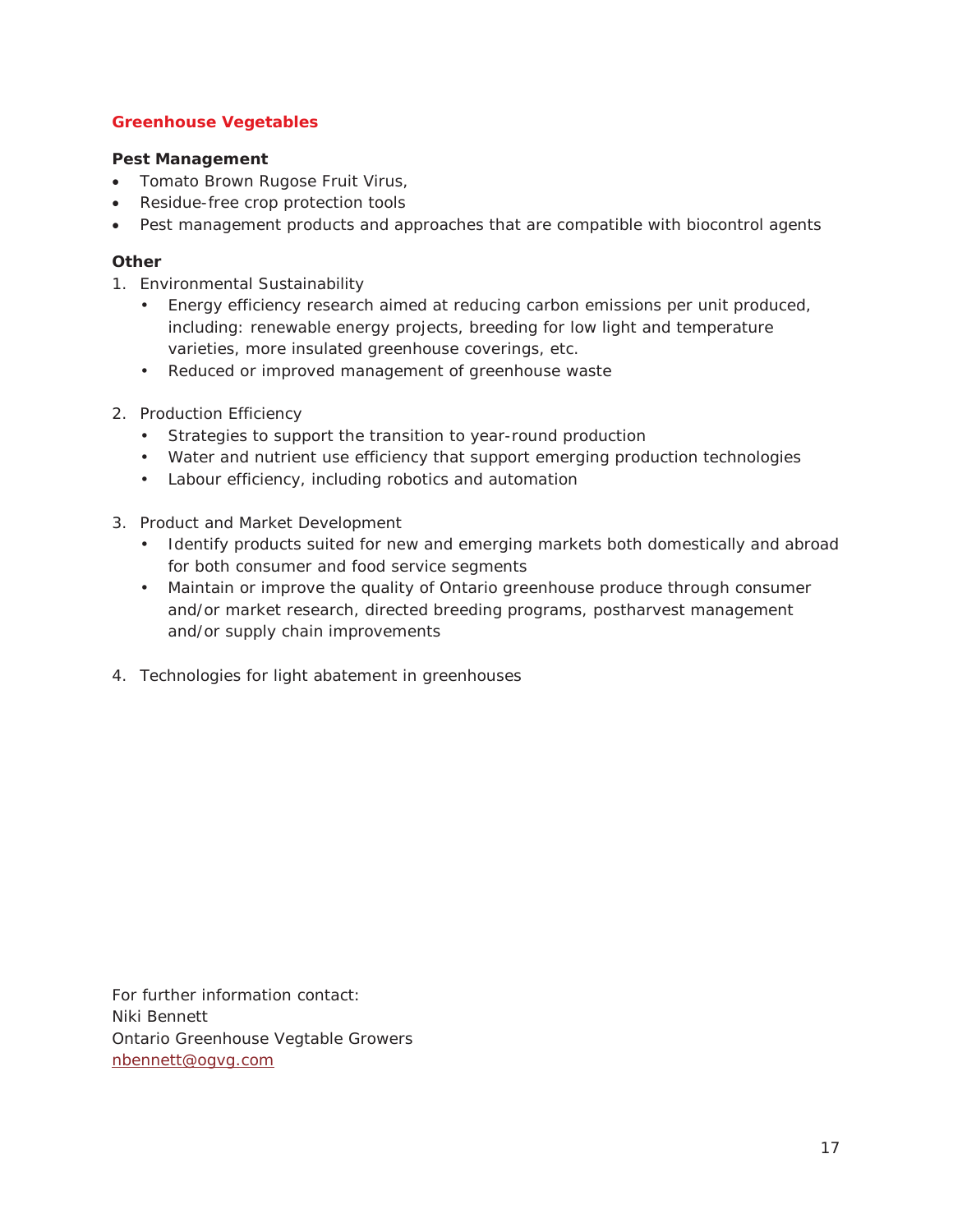#### <span id="page-19-0"></span>**Honey Bees and Pollination**

#### **Pest Management**

- 1. Further development of effective IPM, diagnostic tools, nutrition and queen health recommendations, best management practices and food safety programs for controlling Varroa mites and other pests and diseases referred to in OMAFRA's list of existing/emerging bee diseases, including treatment-resistant pests and diseases.
- 2. Investigate methods to improve bee immunity to pests and diseases on all levels.

#### **Other**

- 1. Assess and improve queen quality, genetics and management in Ontario and promote utilization of Ontario bee stock. Investigate methods to improve queen viability and survival, early queen production and overwintering of queens.
- 2. Determine the risks and develop best management practices for bee colonies moved for pollination, for alternative pollinators and for new pollinator systems. This should include investigating:
	- a. the impact of pollination services on bee health and mortality
	- b. methods to protect bees providing pollination services from the negative effects of pesticide application
	- c. biosecurity and the effects of mixing managed pollinators
	- d. the effects of mixing managed pollinators with native bee species
- 3. Conduct a long-term survey of hive products (honey, wax, pollen, propolis, etc.) from honey bee colonies to investigate the extent of environmental chemicals (agrochemicals & agrochemical residues). Investigate the adverse effects of these chemicals, including synergistic effects, on bee health, bee reproduction and the environment.
- 4. Investigate methods to increase pollinator forage and habitat in order to offset land use that has negative effects on pollinator populations.

For further information contact: Albert DeVries Ontario Beekeepers' Association [devriesfour@gmail.com](mailto:devriesfour@gmail.com)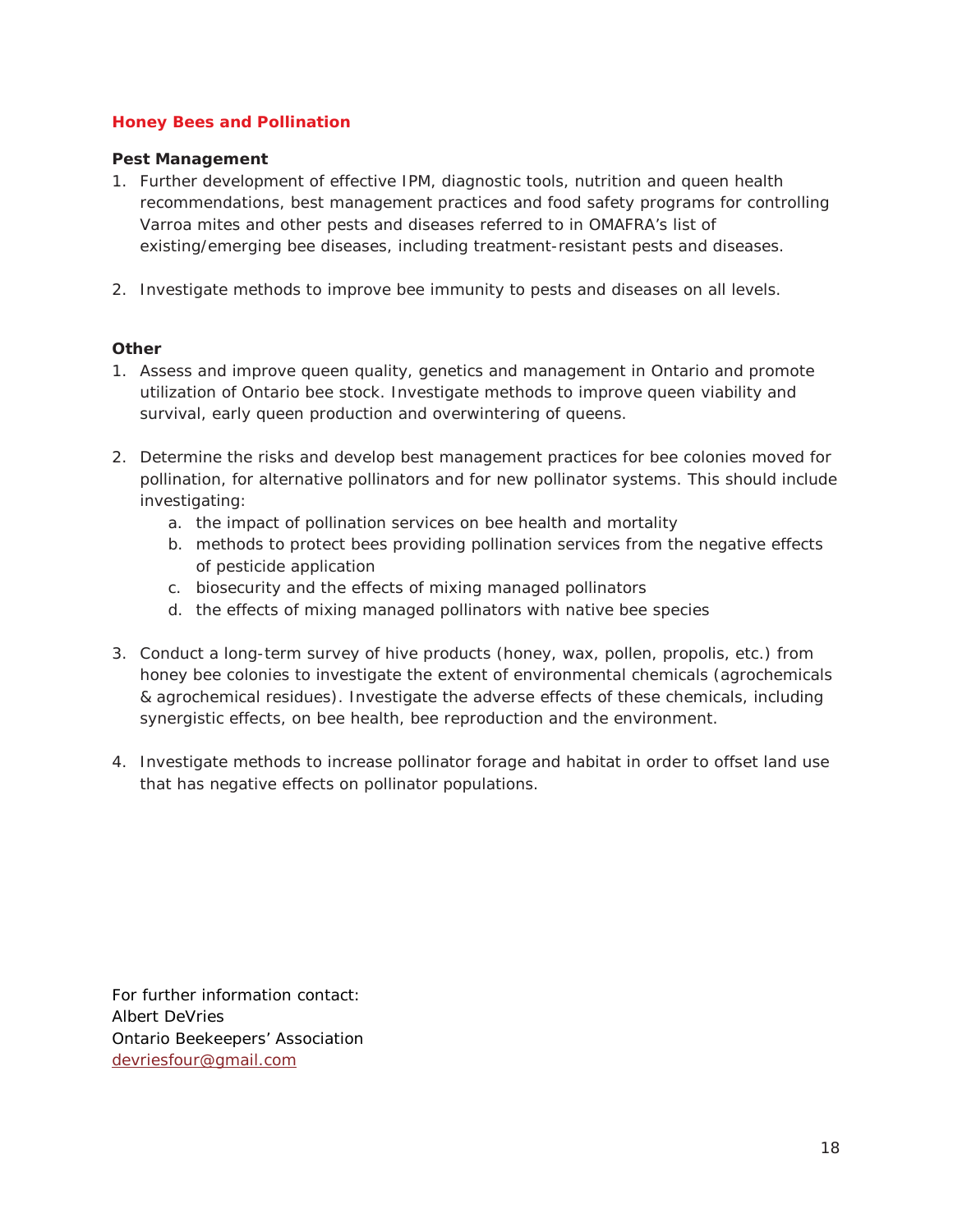#### <span id="page-20-0"></span>**Maple Syrup**

#### **Pest Management:**

Asian Long-horned Beetle (ALHB) is currently the single most serious potential threat to maple trees in Ontario. TreeAzin (approved to control Emerald Ash Borer in ash trees) has been used as a treatment but lab results indicated high residues in both sap and syrup of treated trees. TreeAzin is not yet registered for use in Canada in food products so it is not yet possible to do the research to determine if sap and/or syrup flavor is affected.

#### **Other**

- 1. Develop an easy to use test to identify buddy sap prior to processing into maple syrup (e.g. – possibly similar to using litmus paper for detecting pH). [Note – this would be of great help to all maple syrup producers across Ontario and beyond. It would increase the production and quality of maple syrup by avoiding off-flavours from buddy sap]
- 2. Determine how to best clean and sanitize storage barrels to prevent/minimize moulddamaged syrup.
- 3. Determine at what temperature and for how long it is required to preheat small glass bottles prior to hot-packing with maple syrup to prevent/minimize mould-damaged syrup. [Note – it is virtually impossible to remove all mould spores from maple syrup, but syrup should be hot-packed into clean containers in conditions that are as hostile to mould growth as possible. Small glass containers seem to be the most problematic due to the high mass of glass and relatively small amount of syrup that cools quickly upon contact]
- 4. How to best prevent maple decline on acidic soils (Canadian Shield).

For further information contact: Bob Gray Ontario Maple Syrup Producers' Association [kemblemt@xplornet.ca](mailto:kemblemt@xplornet.ca)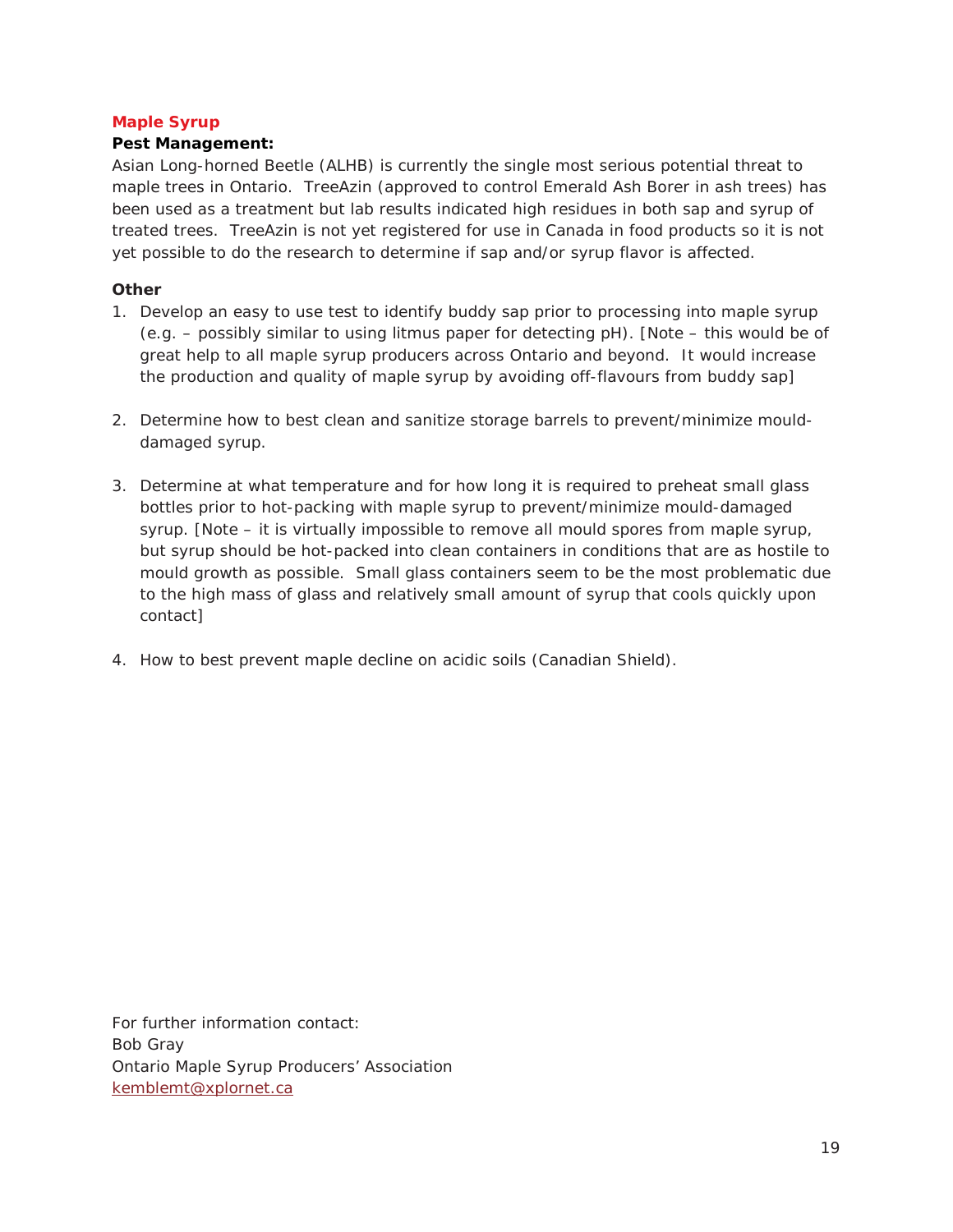#### <span id="page-21-0"></span>**Mushrooms**

#### **Top Priorities**

- Automation and other technologies to address the high costs and availability of labour
- Analysis and validation of the nutritional value and potential health benefits of mushrooms, especially on immune system responses and the potential for treating or mitigating the effects of certain chronic health conditions.
- Improving environmental sustainability:
	- o Improving energy efficiency and carbon footprint in mushroom production
	- o Packaging
- Strategies for improving food safety and preventing listeria contamination

#### **Pest Management**

In mushrooms, pest management research is less of a priority than other research areas. From time to time white mold and sciarid flies can be a problem. There is also a limited number of products available and approved for use to treat certain pests on mushrooms.

For further information contact: Marianne Muth Mushrooms Canada [marianne@mushrooms.ca](mailto:marianne@mushrooms.ca)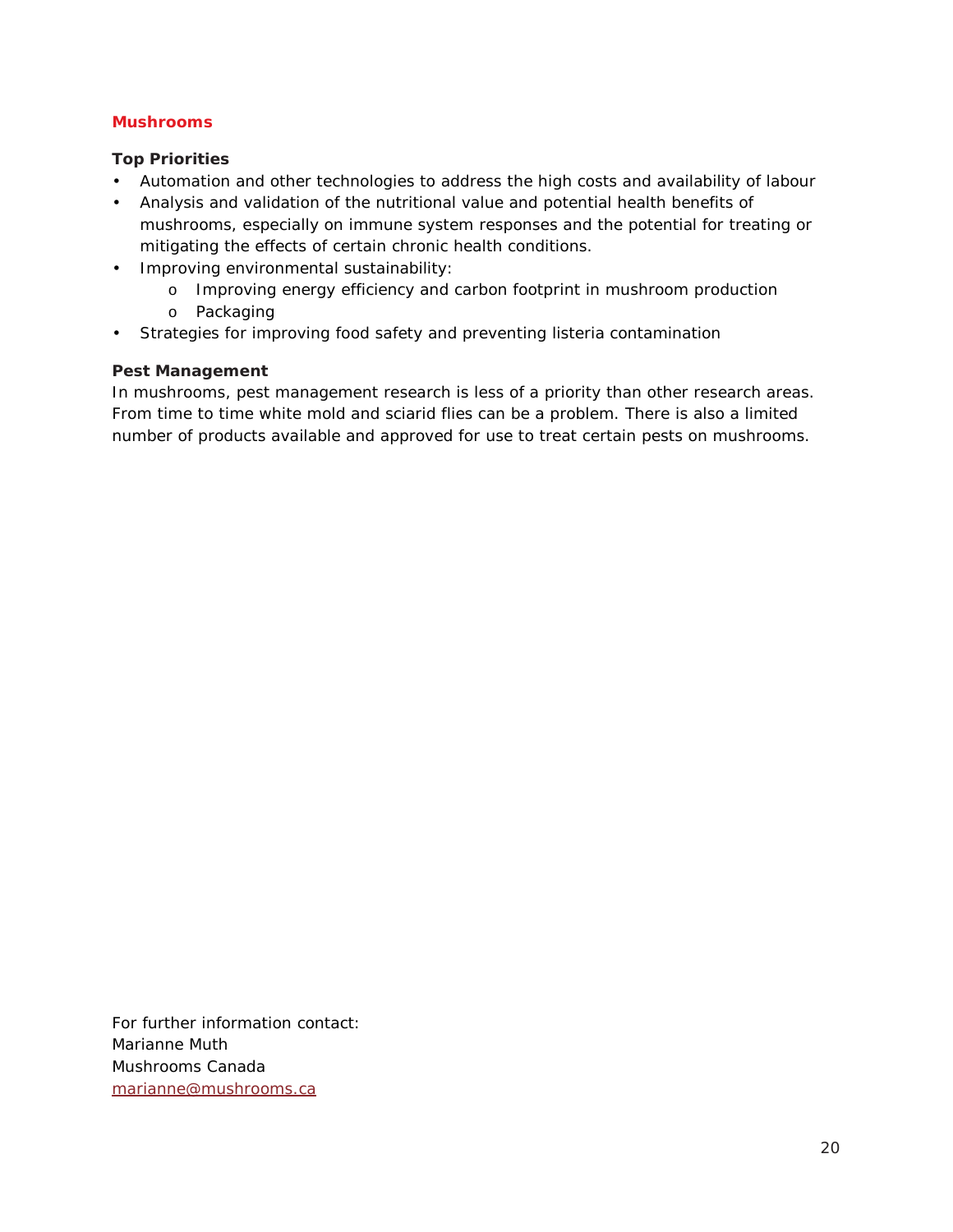#### <span id="page-22-0"></span>**New and Specialty Crops**

The Specialty Crops sector consists of over 100 different commodities that are typically grown on small acreages in Ontario. These include, but are not limited to, sweet potatoes, tigernut, okra, and other non-traditional vegetables, specialty fruit including haskap, kiwiberries, and pawpaw, medicinal herbs including cannabis, culinary herbs, lavender, hops, truffles, hazelnuts and other tree nuts.

#### **Other**

- Developing agronomic practices and efficiencies: e.g. pruning and pollination; fertility and water requirements; season extension; improving winter survival of certain perennial crops (e.g. lavender and hazelnuts); and harvesting methods / postharvest handling and storage issues.
- Research on efficient production methods that impact labour, energy, and water requirements.
- Propagation of high quality nursery stock for vegetatively propagated crops (e.g. lavender, hops, haskap, hazelnut, truffles):
	- o True to type nursery stock
	- o Pest free (e.g. disease, virus)
	- o Inoculated nursery stock (i.e. truffles)
- Germplasm development: Breeding/selection programs and research on efficient propagation of new germplasm resources adapted to Ontario growing conditions, resistant to key pests, and relevant to Ontario market preferences.
- Develop local supply chains for new and specialty crops by identifying emerging crop opportunities, the sector partners and their needs, understanding purchasing and sourcing practices, and accelerate technology adoption to meet market requirements. Additional areas of market development requiring research include:
	- o Understanding market requirements (marketability, consumer preferences, etc.)
	- o Consumer education
	- o Cost of production information
	- o Access to processing facilities
	- o Value added opportunities

#### **Pest Management**

Field research on pest management including weeds under Ontario conditions (e.g. conventional and organic pest control products, pest identification, IPM, pesticide resistance management, product timing and rotations, identification of pest-resistant germplasm). Examples of specific pest management needs include:

- Viruses in all specialty crops but especially hops, hemp/cannabis, sweet potatoes, specialty berries, and tree nuts.
- Vertebrate pests in all specialty crops especially birds in haskap and tree nuts, squirrels in hazelnuts, mice and voles in root crops such as ginseng and sweet potatoes.
- Basil downy mildew.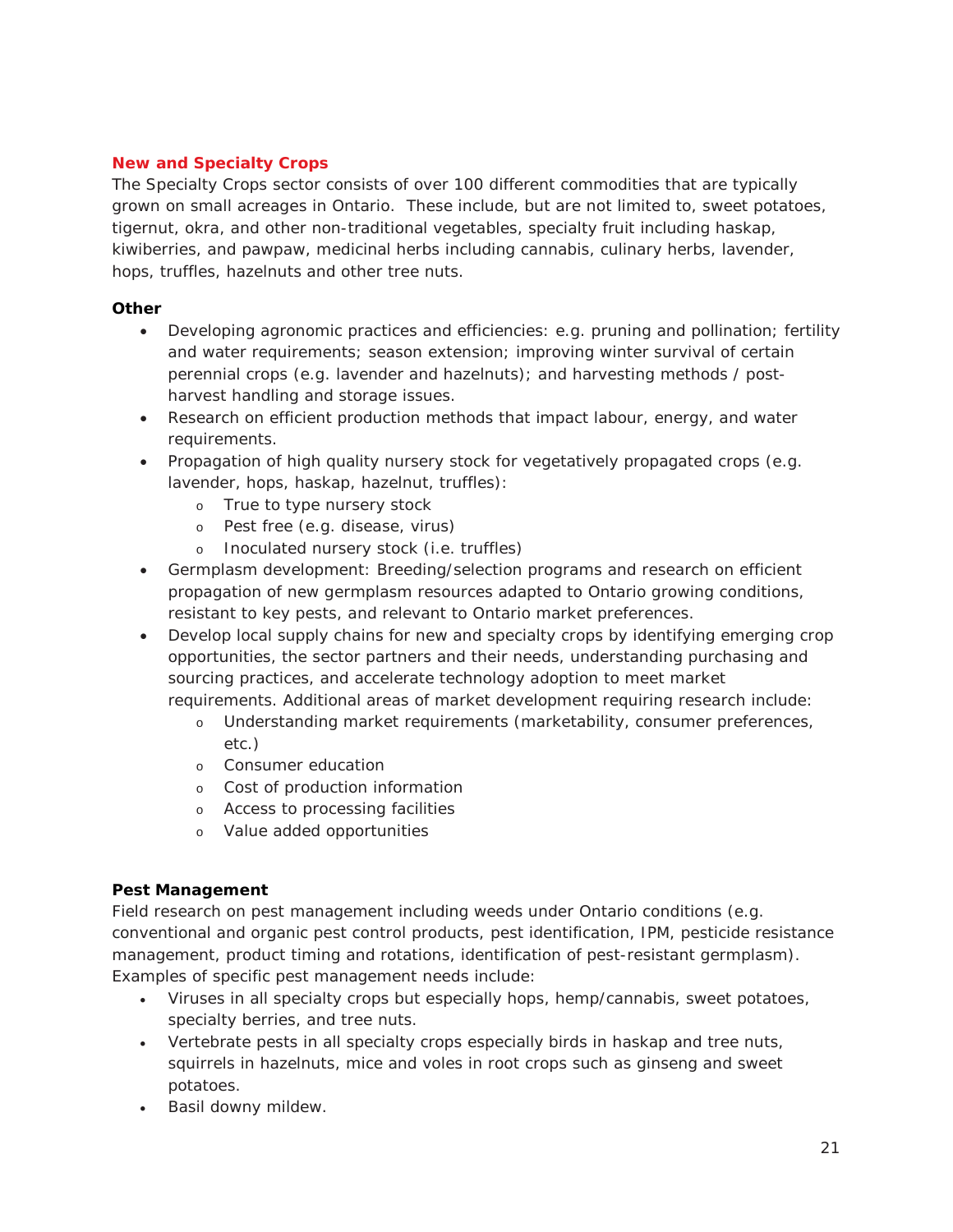- Bacterial blight of cilantro, plant bugs and aphids on all herbs.
- Invasive pests in specialty crops including spotted wing drosophila in specialty berries, brown marmorated stink bug in hazelnuts and specialty field crops, spotted lantern fly in hops.
- Powdery mildew, root rots, plant bugs, scale, stink bugs, caterpillars, insect borers in haskap.
- Downy mildew, powdery mildew, cone diseases, Diaporthe blight, mites, and leaf hoppers in hops.
- Black rot, grubs, and wireworms in sweet potatoes.
- Grubs and wireworms in tigernut.
- Weevils in tree nuts.
- Chestnut blight and chestnut gall wasp.
- Downy mildew, powdery mildew, botrytis head blight, white mould, insect borers and various other insect pests in cannabis and industrial hemp.
- Eastern filbert blight, bacterial blight, and bud mite in hazelnuts.
- Four lined plant bug, Phytophthora root rot and Septoria leaf spot on lavender.
- Potato leaf hopper, mites, black hull, root rots, and leaf spots of peanut.
- Leaf and stem feeding caterpillars, tarnished plant bug, downy mildew, and fungal leaf and stem blights of quinoa.
- Bacterial pod and leaf diseases of sesame.
- Weed control in all crops.

For further information contact: Evan Elford New Crop Development Specialist Ontario Ministry of Agriculture, Food and Rural Affairs [evan.elford@ontario.ca](mailto:evan.elford@ontario.ca)

Sean Westerveld Ginseng and Herbs Specialist Ontario Ministry of Agriculture, Food and Rural Affairs [sean.westerveld@ontario.ca](mailto:sean.westerveld@ontario.ca)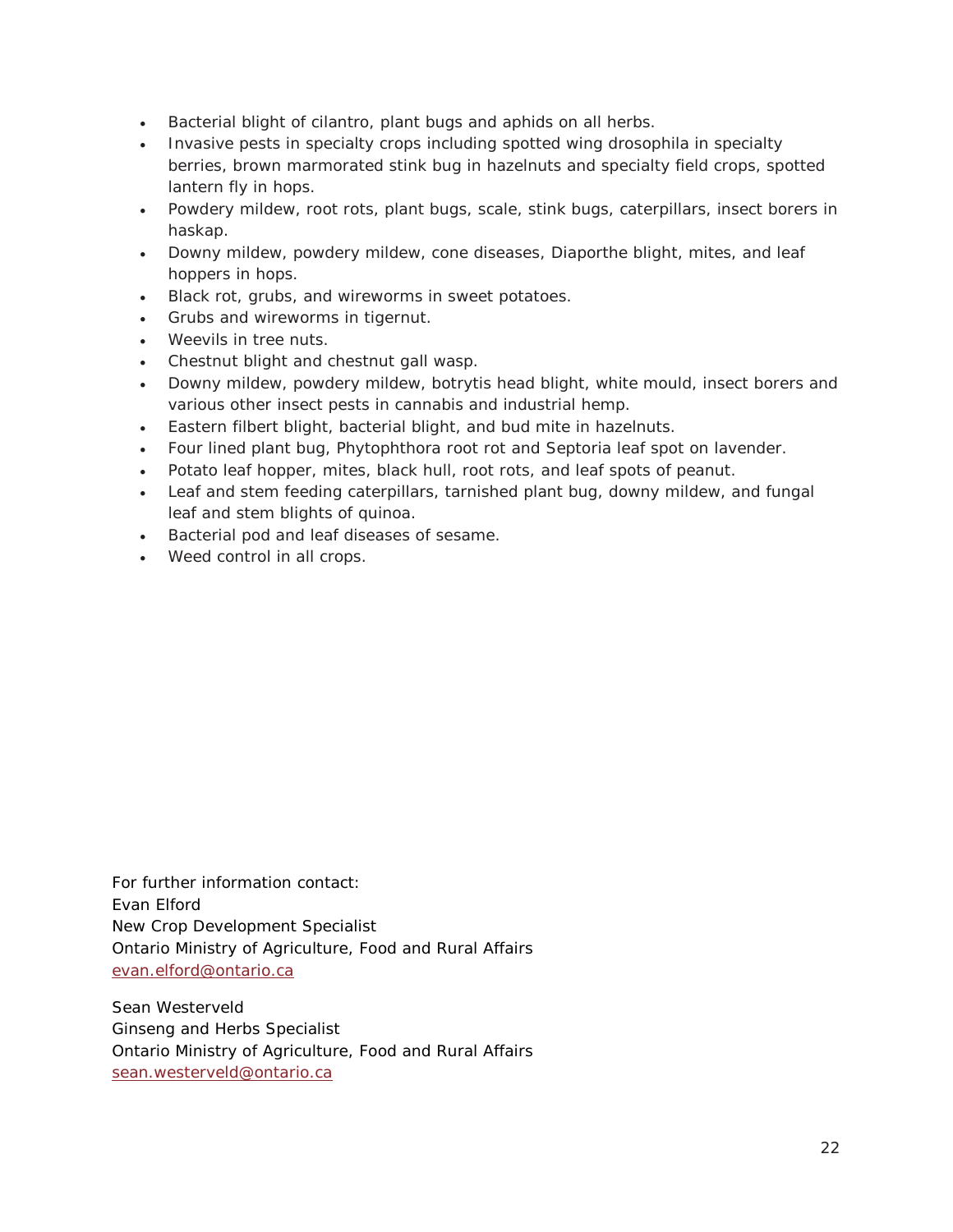#### <span id="page-24-0"></span>**Potatoes**

#### **Pest Management**

Evaluate cultural, biological and chemical methods to reduce the incidence of soil borne diseases and blight.

#### **Other**

- Identify and evaluate new potato lines that can help to provide a 12 month supply of high quality potatoes to the Ontario fresh and chip processing industries through value added traits such as early maturity, long term storage-ability and nutritional potential, any of which would serve to enhance the competitiveness and profitability of the Ontario potato industry.
- Develop a breeding program that considers disease resistance, focusing heavily on common scab. Low N, P, K requirements and drought tolerance as priority traits
- Identify selections and cultivars that are adapted to environments with lower fertility and water availability. Improve water use efficiency by altering timing and use of new irrigation technologies
- Identify and evaluate tablestock lines for value added traits that may have a positive effect on human health.

For further information contact: Kevin Brubacher Ontario Potato Board [kevinbrubacher@ontariopotatoes.ca](mailto:kevinbrubacher@ontariopotatoes.ca)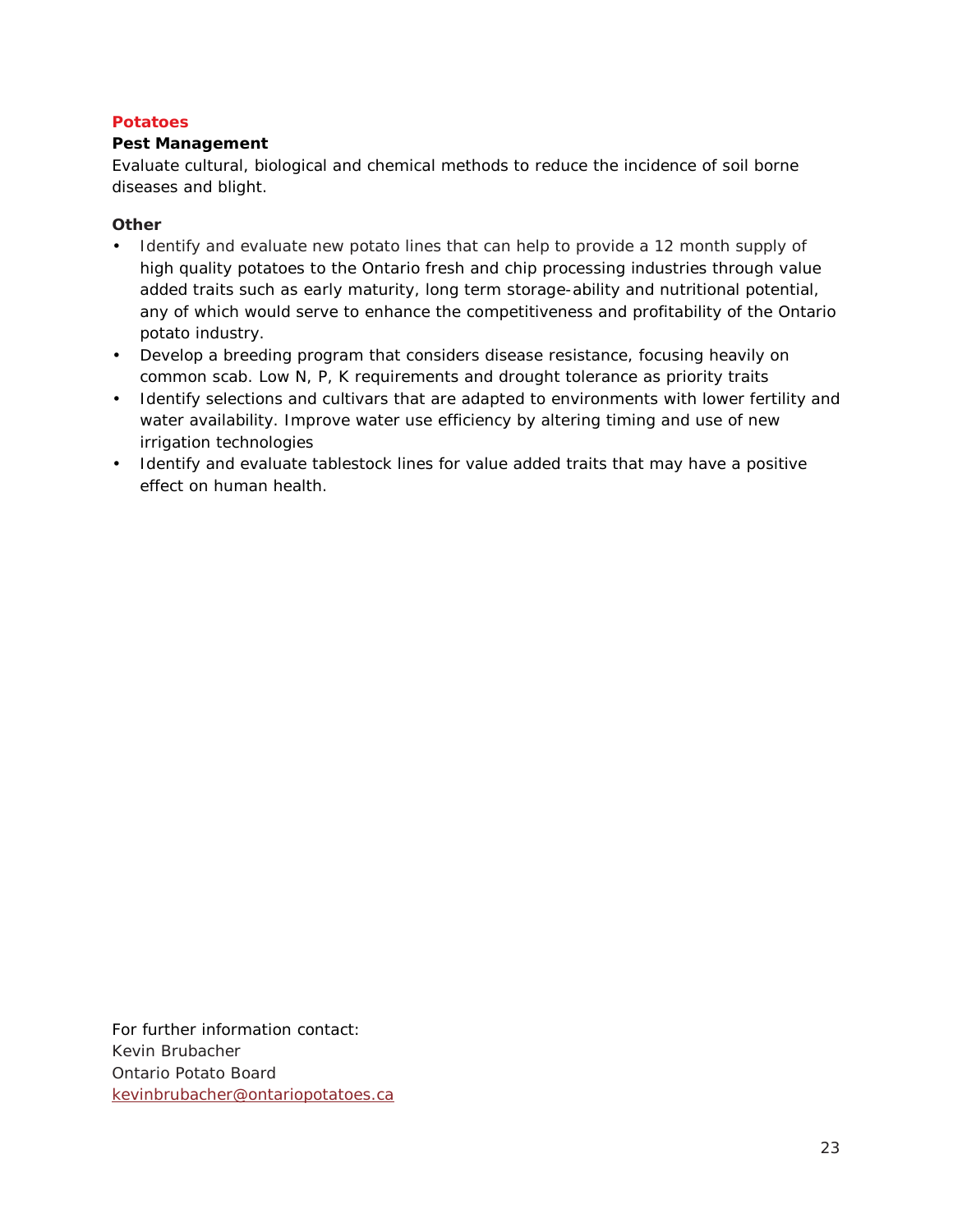#### <span id="page-25-0"></span>**Tender Fruit**

#### **Pest Management**

Invasive species management: strategies to combat new invasive species such as Brown Marmorated Stink Bug (BMSB), Spotted Wing Drosophila (SWD) and Spotted Lantern Fly (SLF).

#### **Other**

- 1. Increase labour and operational efficiencies. Improved processes and systems that reduce impacts of and/or costs for:
	- Pruning, thinning, harvesting and packing;
	- Pest and disease management for the top 3 diseases: Fire Blight, Black Knot, Bacterial Spot
	- Adverse weather management.
- 2. New variety acquisition, development, best management and commercialization processes that result in:
	- Higher value varieties suited to Ontario growing conditions and marketplace needs;
	- Varieties that can better withstand climate change pressures such as excessive heat and drought
	- An increase in organic production;
	- Fast tracking of virus-free commercial production of promising varieties; and
	- Disease resistance especially to Fire Blight, Black Knot and Bacterial Spot.
- 3. Increase post-harvest quality:
	- Optimal harvest timing, packing, and cold chain management systems, treatments and practices to increase quality and shelf life.
	- Irrigation, water and nutrient use:
	- Processes and systems to maximize efficiencies.
- 4. Irrigation, water and nutrient use:
	- Processes and systems to maximize efficiencies.

For further information contact: Sarah Marshall Ontario Tender Fruit Growers [sarah@ontariotenderfruit.ca](mailto:sarah@ontariotenderfruit.ca)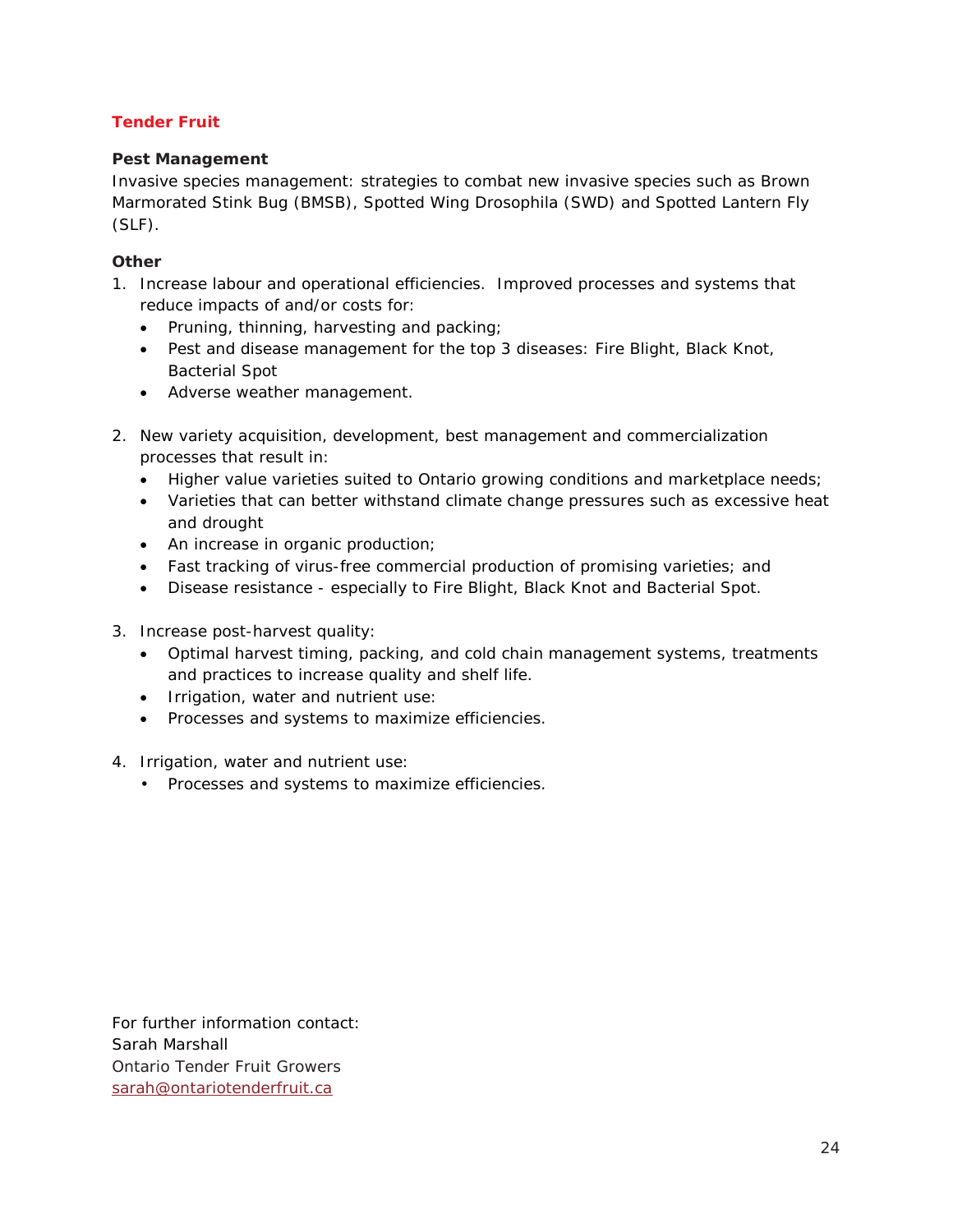## **Ornamental Horticulture**

### <span id="page-26-1"></span><span id="page-26-0"></span>Sector Consultation

A research priority list was originally generated from input provided at a broad industry consultation with the floriculture and nursery-landscape sectors held in January 2015. The list was updated and ranked in 2017 at a small group meeting of Landscape Ontario and Flowers Canada (Ontario) representatives. In 2018, the LO and FCO research chairs reviewed the priority list and agreed to move the labour issue up to a higher ranking. For the current report, updated LO priorities were incorporated into some of the underlying detail but the overall ranked list was not changed.

#### <span id="page-26-2"></span>**Prioritization Criteria**

- Size of Opportunity or Problem: What is the size or the reach of the research problem or opportunity for discovery? e.g. How much of the sector does it relate to? How many growers / businesses are affected and stand to benefit from the solution? How much potential uptake will it have?
- Economic Impact: To what degree does research in this area improve the sector's market share, growth and enterprise profitability? E.g. Does it create a superior product, increase yields or reduce production costs in a significant way? To what extent will it improve the competitiveness of Ontario's sector?
- Socio-Environmental Impact: How will this research benefit the environment and/or broader society? e.g. Will it enable sector businesses to reduce their environmental footprint? Will it create jobs, reduce pollution or meet other societal needs?
- Probability of Success: How likely is this area of research to succeed relative to the investments required? How do the risks weigh up against the possible returns?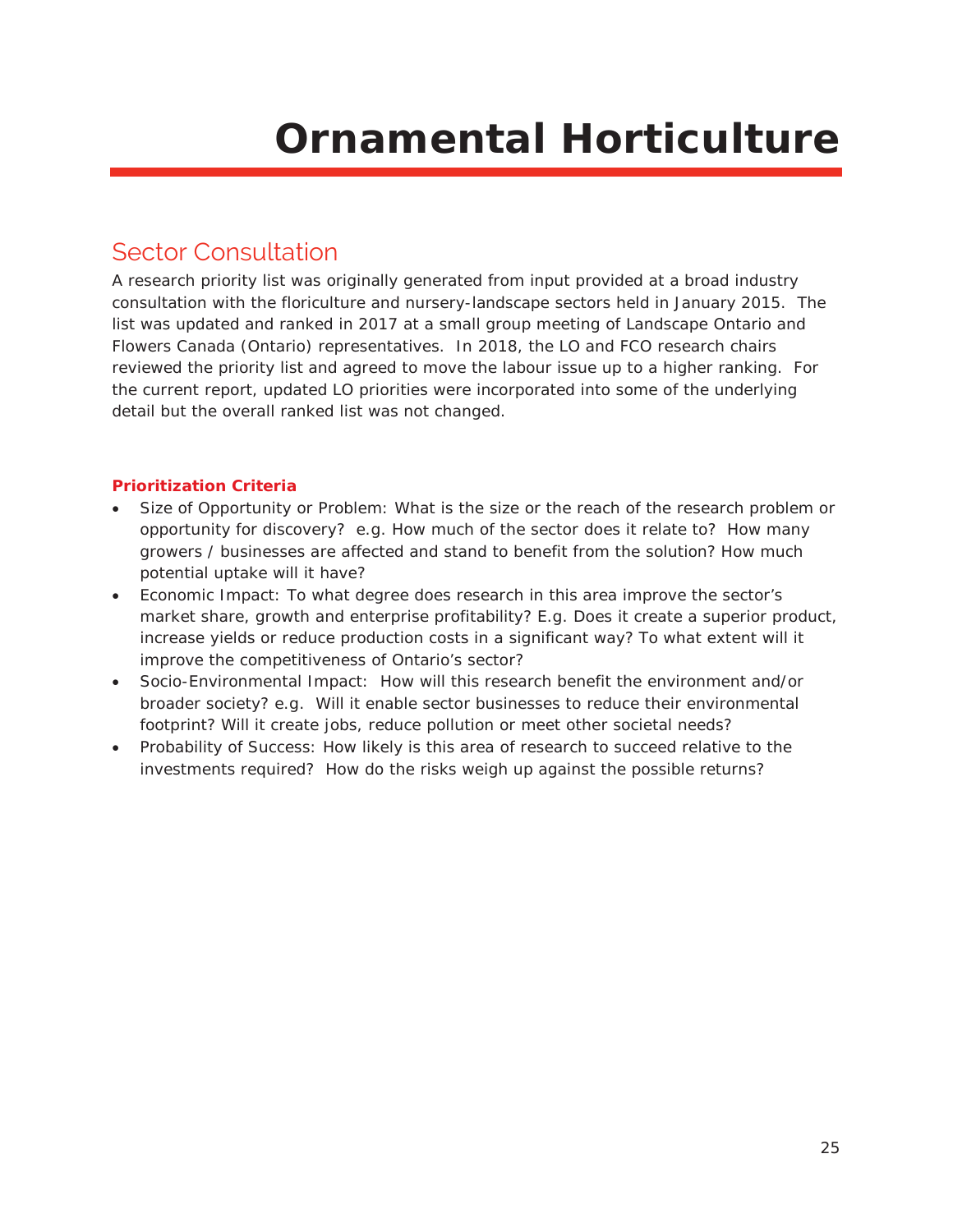## <span id="page-27-0"></span>Ontario Ornamental Horticulture Research Priority List

(ranked)

- 1. **Reduce water use by 20 percent.** Utilize water more efficiently in ornamental plant production with strategies that are economically viable and commercially practical.
- 2. **Optimize nutrient use.** Develop strategies to optimize the use of nutrients in plant production in order to reduce input costs, promote plant health and eliminate nutrient runoff.
- 3. **Improve irrigation water quality.** Develop strategies to improve irrigation water quality e.g. by optimizing source water, irrigation systems and/or storage and recirculation systems, managing algae growth.
- 4. **Reduce labour costs.** Identify issues and opportunities for driving down labour costs in the sector.
- 5. **Improve energy efficiency.** Strategies to reduce electrical, energy and fuel use that are economically viable and commercially practical.
- 6. **Pest control.** Research for more effective and sustainable control of insects, weeds and disease in ornamental plant production and landscape maintenance. In greenhouse floriculture the primary focus should be on biocontrol strategies.
- 7. **Improve plant establishment and survival.** Understand and improve plant establishment and survival in challenging environments, including: root growth in container nursery production and compacted soils; reducing low temperature injury; and soil amendments using wastes from other industries.
- 8. **Supplemental lighting.** Strategies to improve plant production with supplemental lighting.
- 9. **Consumer research.** Understand market trends, quantify environmental benefits, identify what plants to grow, when to supply them, and how to present and market them.

For further information contact: Jamie Aalbers Landscape Ontario [jamie@canadanursery.com](mailto:jamie@canadanursery.com)

Andrew Morse Flowers Canada (Ontario) [andrew@fco.on.ca](mailto:andrew@fco.on.ca)